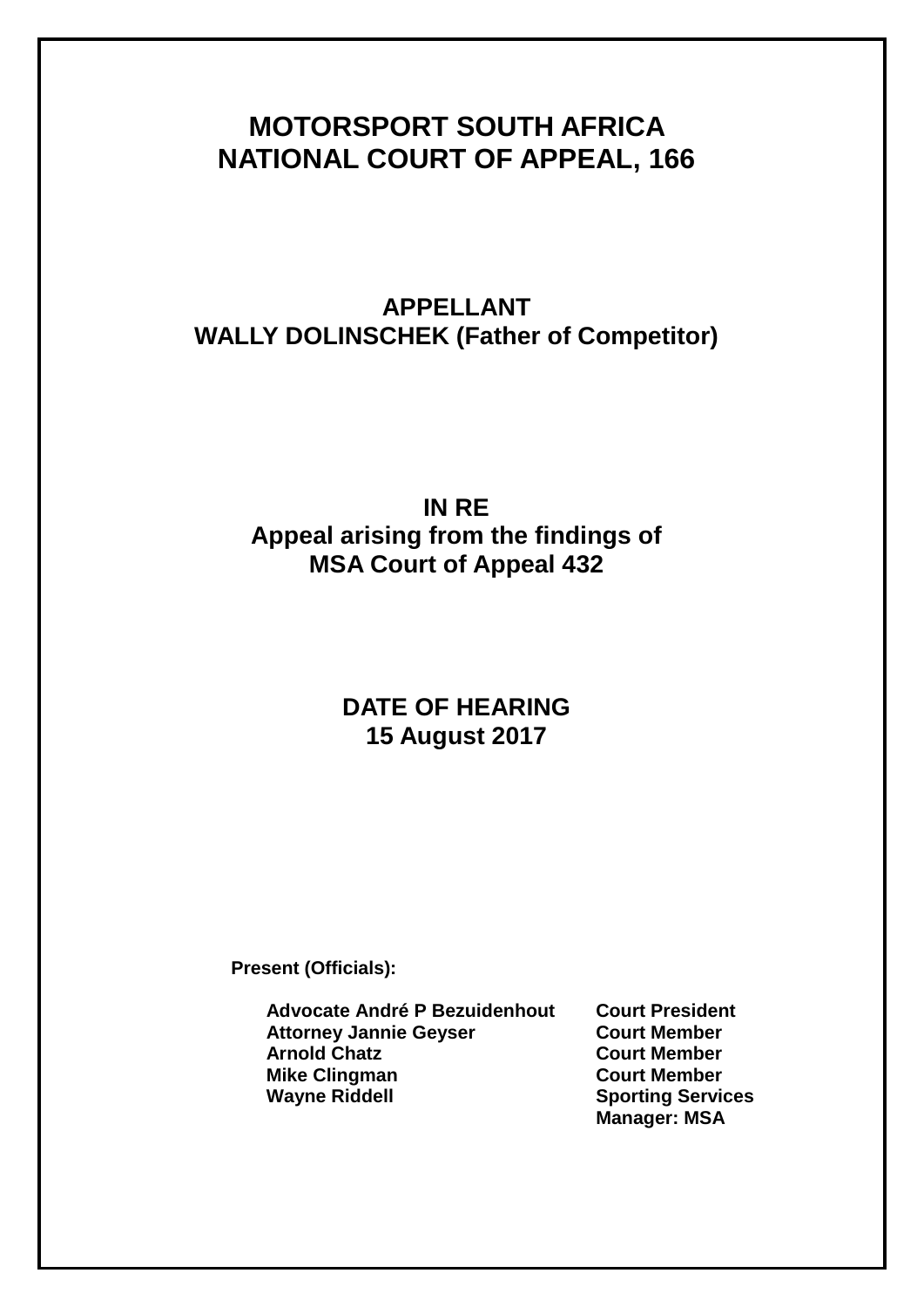### **NATIONAL COURT OF APPEAL 166**

- 1. On 15 August 2017, Motorsport South Africa ("MSA") enrolled National Court of Appeal 166 ("the appeal"). There was no objection to the constitution of the appeal panel.
- 2. This is the written judgment of the National Court of Appeal ("NCA") 166. The Appeal hearing took place on 15 August 2017 between 18h15 and 20h00. Judgment was reserved. Proceedings were mechanically recorded. For the purposes of this Judgment reference is only made to the material issues as the remainder of the proceedings are of record.
- 3. The Appellant in this matter is Wally Dolinschek ("the Appellant"), the father of Troy Dolinschek ("Competitor Dolinschek"). The Appellant was represented in these proceedings by Attorney Etienne Kemp ("Mr Kemp") of Kemp Nabal Attorneys of Tyger Valley, Cape Town. Attorney Hector North ("Mr North"), assisted by Michael North ("Mr M North"), represented Tim Bishop ("Mr Bishop") the father of competitor Tate Bishop ("Competitor Bishop"), who is an interested party in the proceedings.
- 4. The Appeal arises from the findings of MSA Court of Appeal 432 ("the COA") which dealt with events that transpired on 1 April 2017, at the Killarney Raceway, Cape Town. At 12h51, Mr Bishop filed a protest against kart number 17, the kart of Competitor Dolinschek, on grounds that the kart was not being raced as supplied, that it was lightened and that the kart not only gained an advantage as a result of the modifications, but also that the modifications impacted on safety issues ("the modifications").

(*see Appeal Bundle, Annexure A15*)

5. The Stewards, at 14h31, pronounced the outcome of the protest filed by Mr Bishop. The Stewards directed that the modifications to kart 17 were not legal, but that in the opinion of the Technical Consultant, Mr W Strydom, the modifications would confer no advantage and would not compromise the safety of the kart.

(*see Appeal Bundle, Annexure A14*)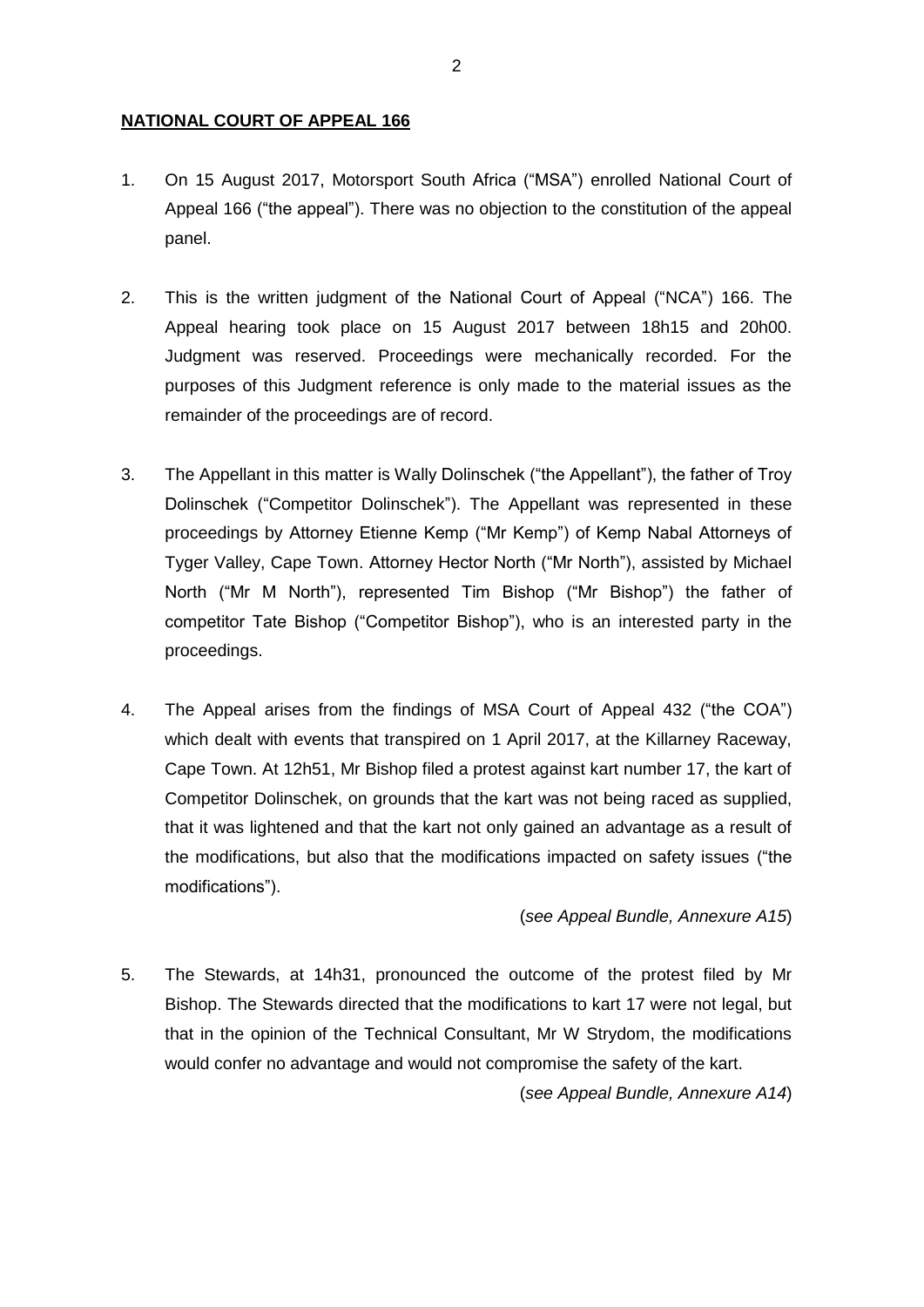6. Mr Bishop, on behalf of Competitor Bishop, on 5 April 2017, sought Leave to Appeal to a MSA Court of Appeal against the decision of the Stewards. (*see Appeal Bundle, Annexure A5*)

7. COA 432 was convened and on 12 June 2017, announced its findings. In summary, it was held that the modifications were in breach of the Maxterino and Karting Regulations and that Competitor Dolinschek was to be excluded from the entire event of 1 April 2017. In addition, a fine of R500.00 was imposed in terms of GCR 176 and costs awarded.

(*see Appeal Bundle, Annexure A17*)

8. Mr Dolinschek successfully filed an application for leave to appeal on 15 June 2017, to this NCA and all appeal fees were paid.

(*see Appeal Bundle, Annexure A31*)

- 9. Leave to appeal was granted by a panel of this NCA on paragraphs 5.2, 5.4. 5.5, 5.6 and 5.8 of the application for leave to appeal, and the grounds of appeal were submitted. The appeal is accordingly properly constituted.
- 10. The appeal bundle initially comprised annexures "A" to "E". Annexure "F" was introduced following the issue of Procedural Directive 1, and during the hearing, annexures "G", "H" and "I" were admitted.
- 11. The NCA is indebted to the legal representatives for their able contribution in the matter.

## **THE STATUS OF PARTIES IN A NATIONAL COURT OF APPEAL**

- 12. There is only one Appellant in this matter, Mr Dolinschek who is *dominus litus* in the prosecution of the appeal.
- 13. At the commencement of the hearing, Mr North raised issues that his client, Mr Bishop, was not afforded an opportunity to respond to the application for leave to appeal filed by Mr Dolinschek to the NCA. There is no provision available to an interested party to intervene in such application. If leave to appeal is granted by a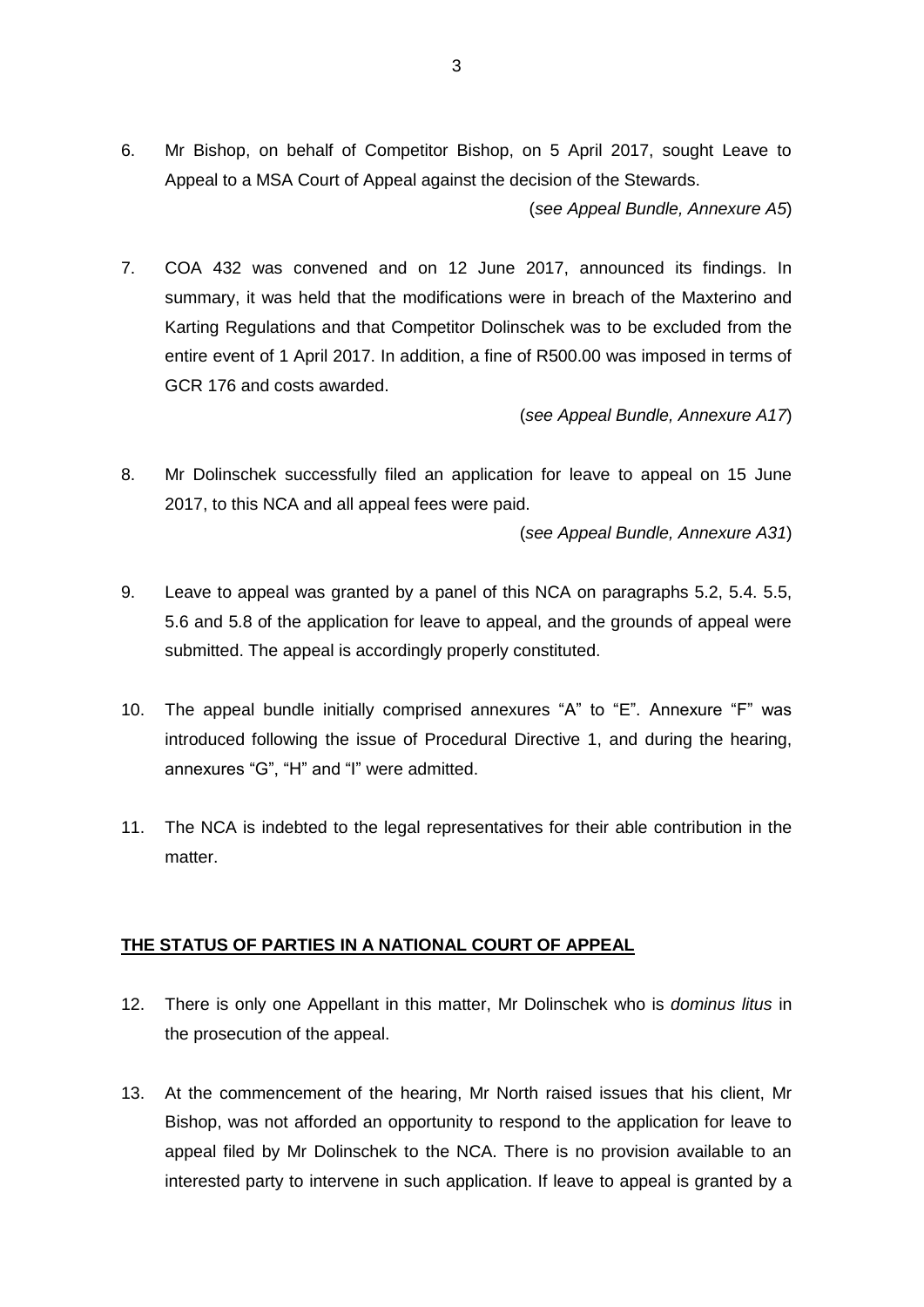NCA, then interested parties are afforded an opportunity to participate in the hearing as provided for in the GCR's. Mr Bishop had no *locus standi* to intervene in the application for leave to appeal and MSA should not entertain any attempt by persons to derail or influence applications for leave to appeal filed by a party.

(*see GCR 220 in this regard*)

## **PROCESS FOLLOWED DURING THE APPEAL**

14. All hearings of appeals in terms of the GCR's are held *de novo*.

(see *GCR 208 viii*)

- 15. At the commencement of the hearing:
	- 15.1 the matter at first proceeded on the basis of Mr Kemp making submissions on aspects that appeared to have been common cause;
	- 15.2 Mr North was not willing to make certain concessions and Mr Kemp accordingly called Mr Dolinschek as a single witness in the Appellant's case.
- 16. The evidence of Mr Dolinschek is of record.
- 17. All interested parties were given an opportunity to address the NCA. The Appellant and his legal team informed the NCA that their flight departed back to Cape Town at 21h00 on the evening and towards the end of the hearing, the parties were under substantial pressure to complete their arguments.
- 18. On 16 August 2017, the Appellant forwarded additional written submissions to the NCA and Procedural Directive 2 was issued to afford Mr Bishop an opportunity to also amplify his submissions in writing, which were duly filed.

## **THE CONTROL OF MOTORSPORT, THE GCR'S AND THE SSR'S**

19. The control of motorsport in South Africa is held by MSA, a Non-Profit Company in terms of the Companies Act 61 of 1973 and Act 71 of 2008. MSA holds the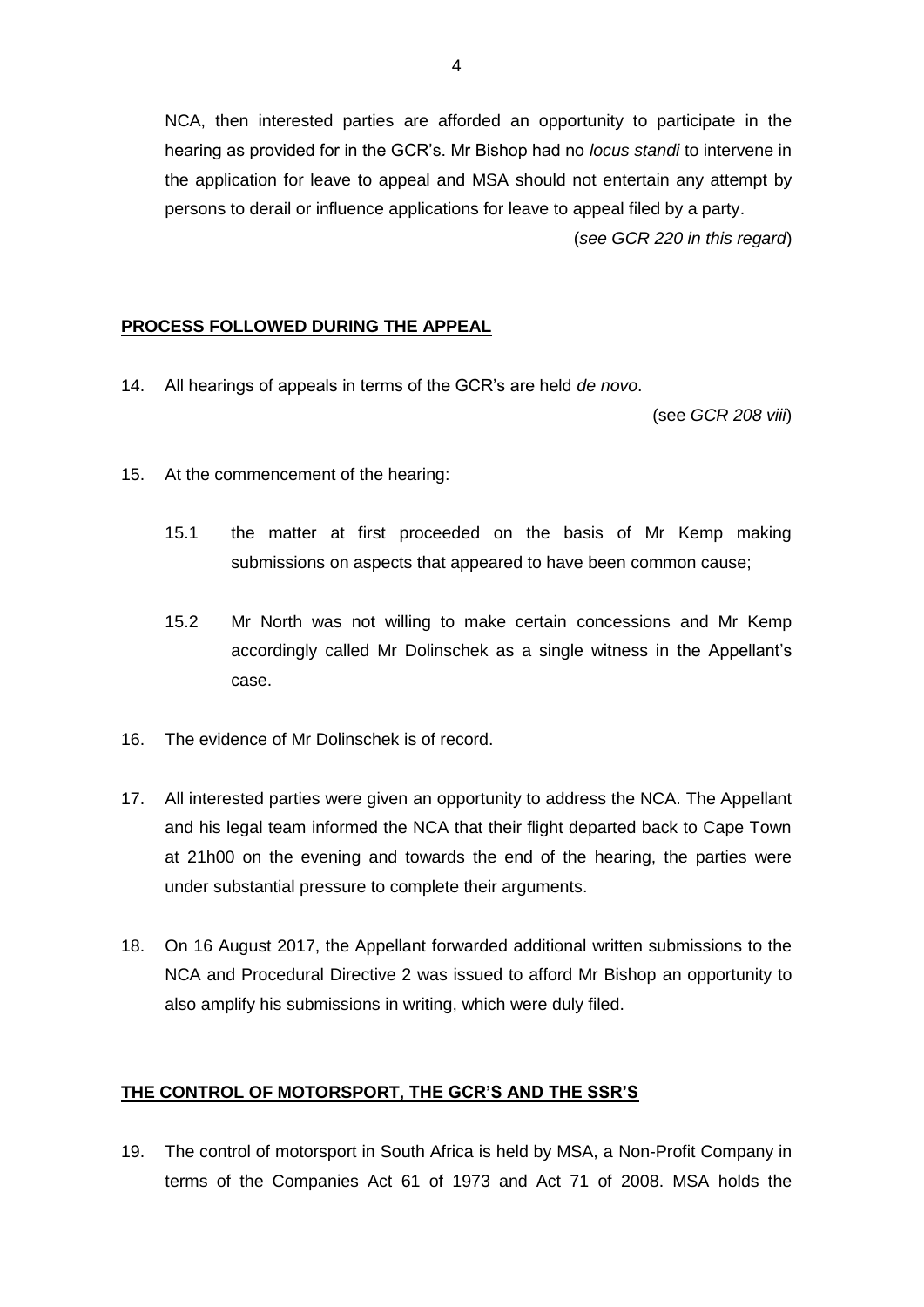sporting authority to govern motorsport as it is the delegated authority by the *Federation Internationale de l'Automobile* ("FIA"), *Commission Internationale de Karting* ("CIK") and *Federation Internationale de Motocyclisme* ("FIM"). MSA is structured with a Board of Directors, a Secretariat, a National Court of Appeal Specialist Panels, Sporting Commissions and Regional Committees. The Secretariat of MSA does not serve as bodies governing discipline of motorsport. It only attends to secretarial issues. Wayne Riddell ("Mr Riddell") represented MSA in this capacity. The exercise of the sporting powers by MSA is in terms of the sporting codes of the FIA, CIK and FIM. As such, MSA has the right to control and administer South African National Championship competitions for all motorsport events. The National Court of Appeal of MSA is the ultimate final Court of Judgment of MSA.

> (see *Articles 3 to 7 of the MSA Memorandum*) (see *Article 35 of the MSA Memorandum*)

20. The participation of motorsport competitors in events managed by MSA is based on the law of contract. MSA has the sporting authority and is the ultimate authority to take all decisions concerning organizing, direction and management of motorsport in South Africa.

(see *GCR INTRODUCTION – CONTROL OF MOTORSPORT*)

21. All participants involved in motorsport events subscribe to this authority. As such, a contract is concluded based on the "*rules of the game*". There exists a ranking structure in the MSA Rules and Regulations. (General Competition Rules are referred to as "GCR's"). The "*rules of the game*" of motorsport are structured in main on the Memorandum of MSA and the GCR's. Any competitor who enters a motorsport event subscribes to these "*rules of the game*". (Reference in this judgment to "*rules and regulations*" intends to refer to the broad meaning of the "*rules of the game*". Specific references to GCR's are individually defined.)

(see *GCR 1*)

22. It is expected of every entrant and competitor to acquaint themselves with the GCR's constituting the "*rules of the game*" and to conduct themselves within the purview thereof.

(see *GCR 113 read with GCR 122*)

23. Mr Kemp, in his submissions, also emphasised the following statement which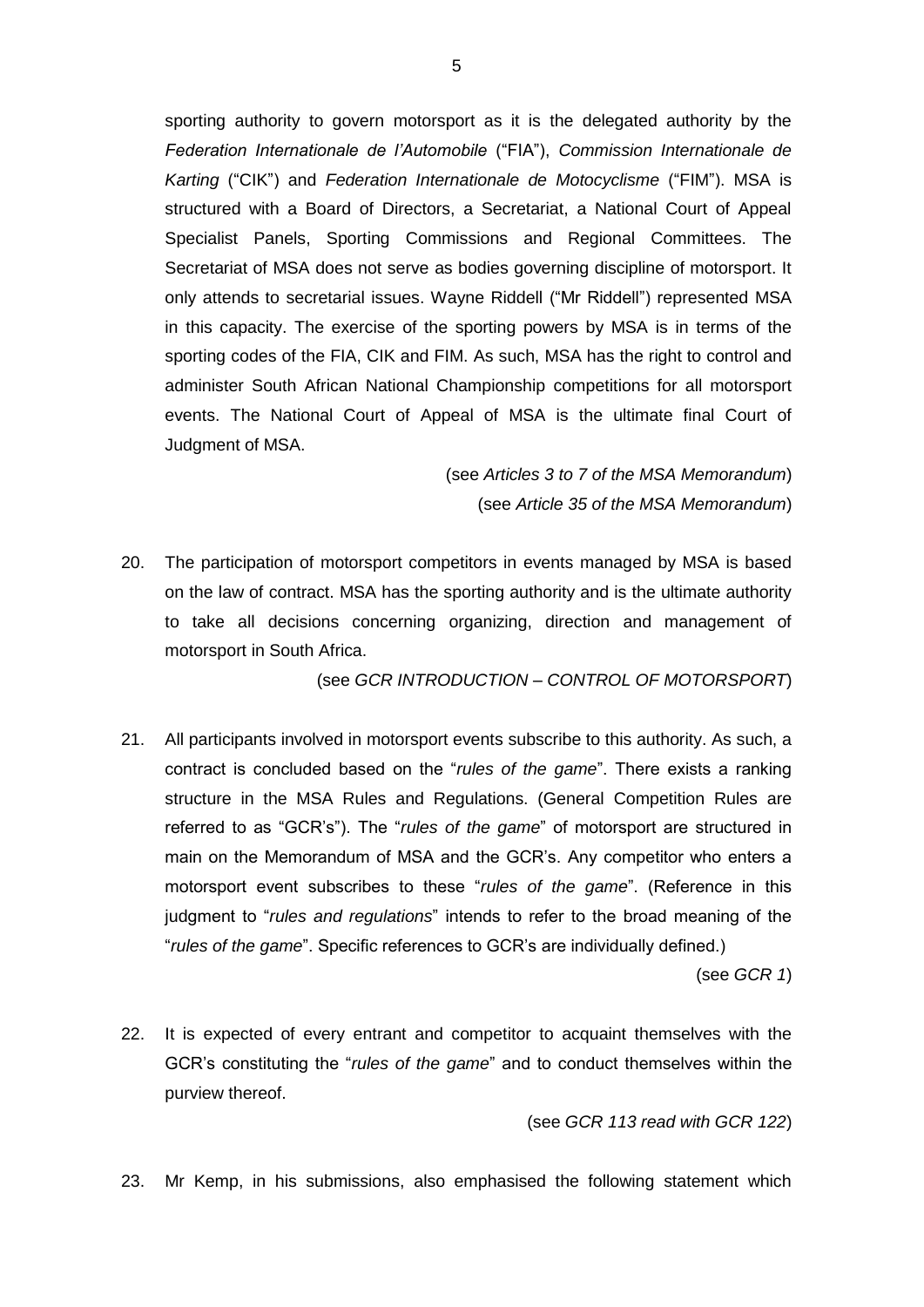appears in the introduction of the GCR's:

"*SO THAT THE ABOVE POWERS MAY BE EXERCISED IN A FAIR AND EQUITABLE MANNER MSA HAS DRAWN UP THE PRESENT GCR'S AND SSR'S. THE PURPOSE OF THESE GCR'S AND SSR'S AND THEIR APPENDICES IS TO ENCOURAGE AND FACILITATE MOTOR SPORT IN SOUTH AFRICA…*".

> (own emphasis) (*see GCR's Part I, Introduction*)

24. He submitted that the NCA should give effect to the introduction of the GCR's to ensure fairness to the parties.

### **LEGAL AND FACTUAL ISSUES WHICH ARISE IN THIS APPEAL**

- 25. The Appellant is *dominus litus* in this appeal to the NCA.
- 26. The following grounds of appeal were advanced:
	- 26.1 that COA 432 erred in not finding that the protest was brought out of time and was inadmissible;
	- 26.2 that COA 432 erred in finding that kart 17 was in breach of the 2017 karting regulations and more particularly, section J 23.1(e), section J23.12(a) and section J23.12(c);
	- 26.3 that COA 432 erred in finding that kart 17 was in breach of all three races of the event where evidence showed that the transgressions were only related to the first race of the event;
	- 26.4 that COA 432 erred in not considering that the non-compliance was only in respect of one of the three races at the race meeting;
	- 26.5 that COA 432 erred in imposing a penalty by excluding Competitor Dolinschek for the entire event on 1 April 2017.

(*see Appeal Bundle, Annexure A22 and further*)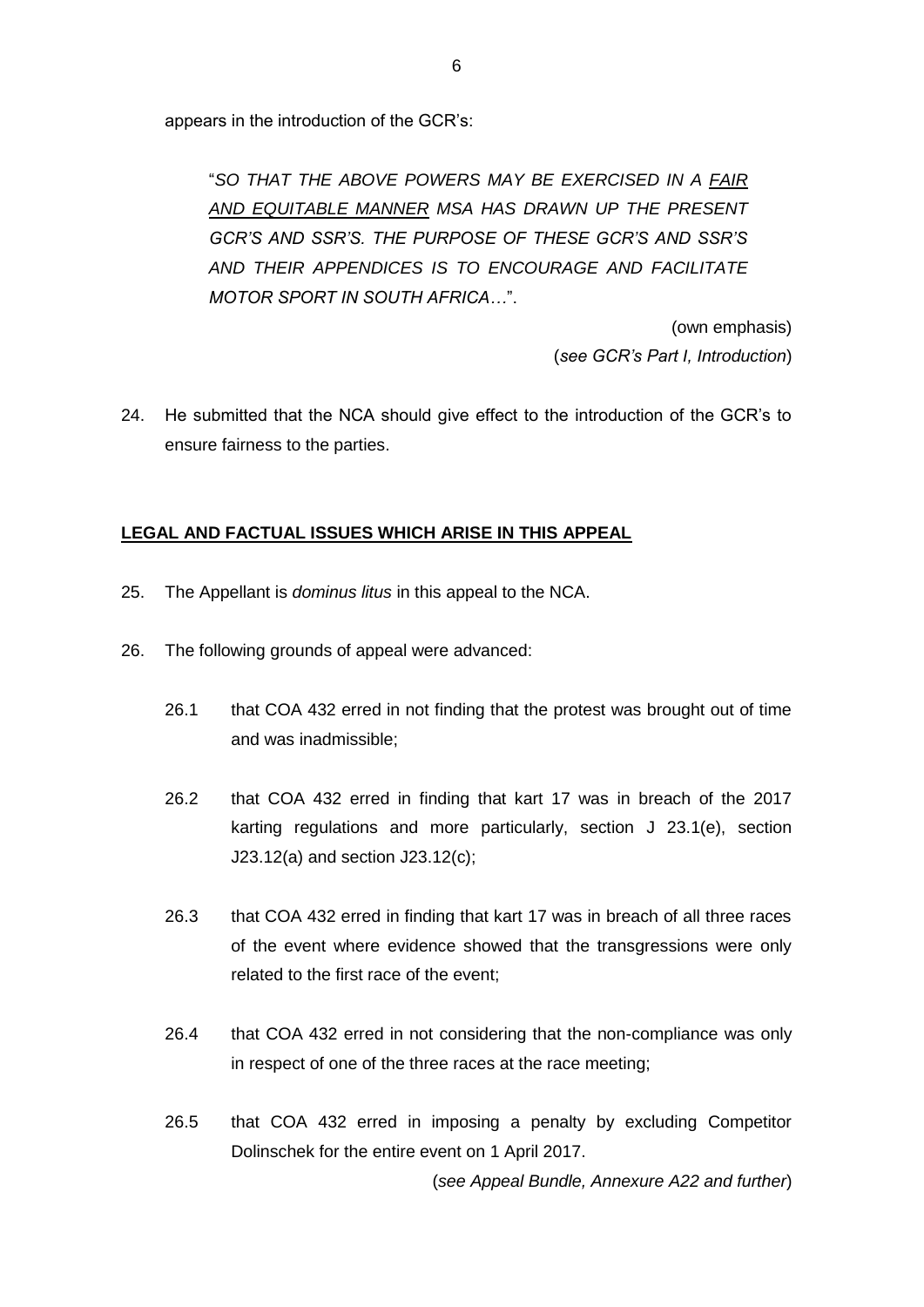#### **THE MATERIAL GCR's and SSR's**

- 27. The modifications made to kart 17 and the events which followed the initial process, bring in focus several GCR's and SSR's as well as the Technical Regulations and Specifications relevant to karts.
- 28. The facts of the matter should therefore be balanced against the following:
	- 28.1 Article 1 a) of the Karting Regulations, deals with the administration of karting and provides as follows:

#### *"1. ADMINISTRATION*

- *a) Karting is administered under the provisions of the General Competition Rules of Motorsport SA (GCR's), these Standing Supplementary Regulations (SSR's), other regulations and instructions which may from time to time be issued by Motorsport SA (hereinafter referred to as MSA) and the Supplementary Regulations published for each particular kart competition….*"
- 28.2 Section J 23 of the Karting Regulations, deals with general aspects of karting specifications, and provides as follows:

## "*SECTION J*

## *23. KARTING SPECIFICATIONS – GENERAL*

*All Karts are to be raced as supplied, other than as listed below or as stated below for clarification where necessary.*

*In the event of a particular issue not be covered either in the published homologation documents which are available on the MSA web-site, then the general chassis specifications as they appear on the CIK web-site will apply. This is applicable to ALL chassis notwithstanding they are 750mm to 950mm chassis and homologated by an ASN or by Motorsport South Africa.*"

(own emphasis)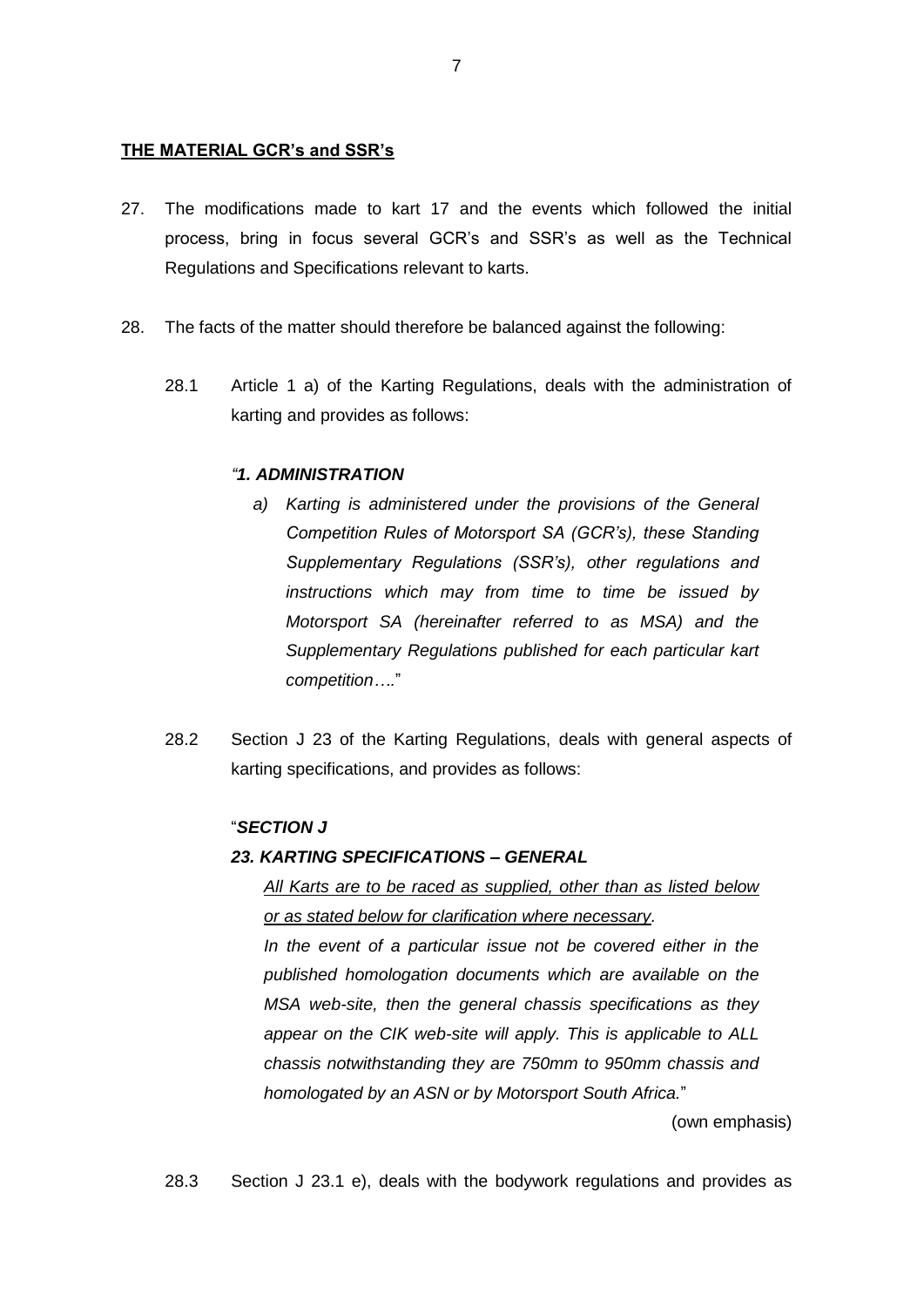follows:

#### "*e) BODYWORK – GENERAL*

*Karts in all classes, except Cadets, must be fitted with CIK approved bodywork and fitment attachments as per CIK homologation or the approving federation and MSA endorsement in the case of the Cadet, Micro, Mini and Maxterino classes. All bodywork must be securely and safely fixed to the chassis/frame so as not to become dislodged. All bodywork on homologated chassis must be used as homologated kits, i.e. no 'mix and match' sets are permitted…*"

(own emphasis)

28.4 Section J 23.12 a) deals with bumper regulations and provides as follows:

#### "*23.12 BUMPERS (Not Body Work)*

*a) General – There shall be front, rear and side protection. Side pods or any side bumper incorporated in the side pods shall comply with the CIK or manufacturers specification (in the case of ASN homologations and shall not project by more than 2mm beyond the line drawn through the outside of the rear wheels and the front wheels in the straight-ahead position but this may be exceeded when using wet weather tyres. Bumpers must be firmly welded, bolted or clamped to the chassis in such a manner so as to prevent dislodging in the event of a collision. All requirements and measurements stated in this section apply to the kart without driver and must be complied with prior to leaving the pre-race paddock before each practice or race…*"

(own emphasis)

28.5 Section J 23.12 c) deals with rear bumper regulations and provides as follows:

#### "*(c) Rear Bumper -*

*Shall comply with the CIK specification for all classes and regardless of the status of the class or event. In the case of the Cadet and classes using the 89.5 and 95cm chassis, all rear*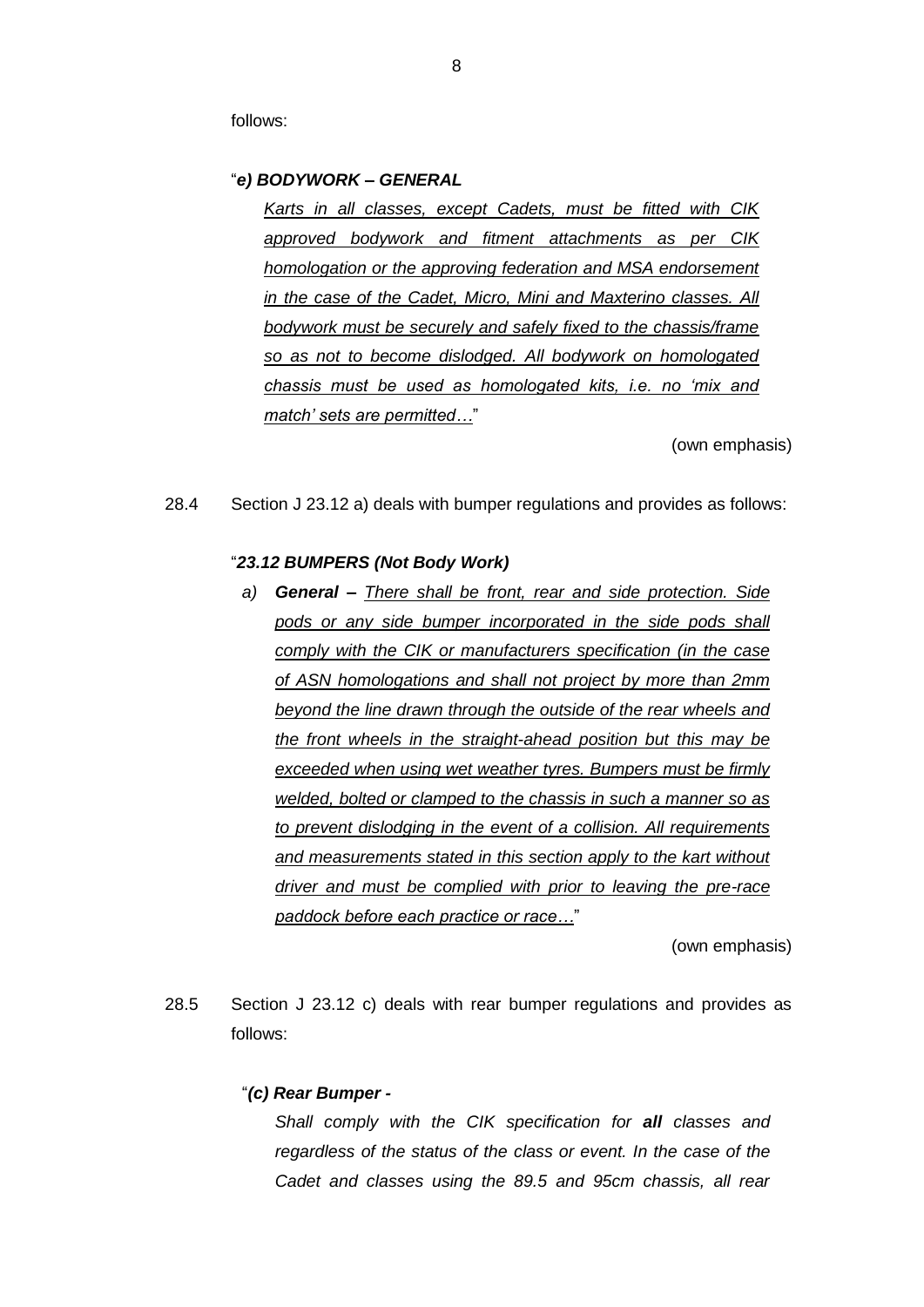*bumpers and protection shall be similar to the CIK type. CIK regulation 2.5.3 Refers- \* The rear protection must be made of hollow plastic moulded in one piece and must not present any danger as regards safety. Furthermore, the structure must be moulded plastic without foam filling, and the wall thickness must be constant in order to provide uniform strength\**

28.6 GCR 200 deals with the time limits of protests and provides as follows:

#### *"200. TIME LIMITS FOR PROTESTS*

- *i) A protest against acceptance of an entry, instructions to competitors or the length of the course:*
	- *a) Race and speed events – not less than one hour before the start of practice for the event in question.*
	- *b) Other events – not less than one hour before the start of the event in question.*
- *ii) A protest against handicap, make up of a heat, or qualification for a heat or final – not less than one hour before the time laid down for the start of the event, heat or final.*
- *iii) A protest regarding starting position/s – within ten minutes of the notification of such positions.*
- *iv) A protest against a decision of a Scrutineer or Clerk of the Course, by the competitor directly concerned – within 30 minutes of that decision being notified to that competitor in writing. For rallies, if this notification is handed down during the running of the event, the time limit for lodging a protest shall be 30 minutes after the relevant competitor/s has/have completed the leg during which the notification was received.*
- *v)*
- *a) A protest against the eligibility of any vehicle, or part of vehicle, when the alleged ineligibility is apparent – within 30 minutes of the vehicle being approved by the scrutineer.*
- *b) A protest against the eligibility of any vehicle, or part of vehicle, when the alleged ineligibility is apparent but only become visible at a later stage – within 30 minutes of the protestor or protested having finished the race or event, whichever is the later.*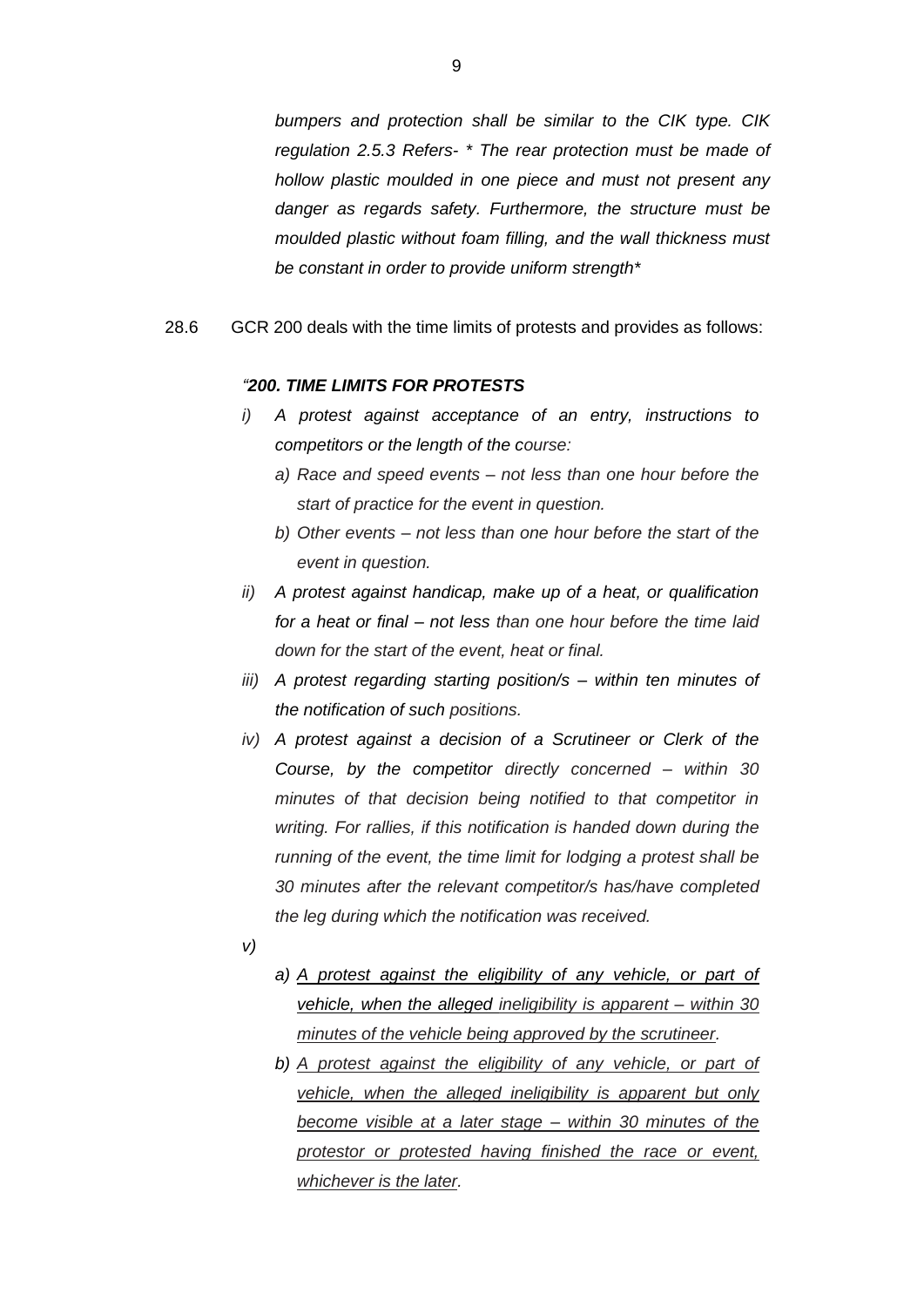- *c) If any part or parts have been changed after scrutineering and are alleged to be ineligible – within 30 minutes of the protestor or protested having finished the race or event, whichever is the later.*
- *vi) A protest against the eligibility of any vehicle, or part of vehicle, when the reason for the alleged ineligibility is not apparent, but it is alleged that the vehicle is performing in a manner which suggests that it is ineligible – within 20 minutes of the performance that give rise to the protest.*
- *vii) A protest against any mistake or irregularity occurring whilst the competition is taking place – within 30 minutes of the protestor finishing the event.*
- *viii) A protest concerning the results of a competition – within 30 minutes of the publication of provisional results or, if results are published in accordance with GCR 141 (x) (c), within 7 working days of the date of electronic publication (normally via email or publication on the MSA website)*
- *ix) A protest against points in a championship – within 7 working days of the first publication of the points in dispute in an official document (e.g. interim championship points logs, programmes, etc.).*
- *x) A protest concerning driving conduct – 30 minutes after notification to competitors of the Clerk of the Course's decision on the incident concerned.*"

(own emphasis)

28.7 Article 11 of the Karting Regulations, deals with the penalties and provides as follows:

#### "*11. PENALTIES*

- *i) Any breach of these regulations, or the supplementary Regulations for any competition, whether or not any penalty is specified therein, may be subject to the penalties laid down in the general competition rules of MSA and the imposition of such conditions as MSA may deem appropriate.*
- *ii) Any contravention of the karting technical regulations and specifications will generally result in automatic exclusion from*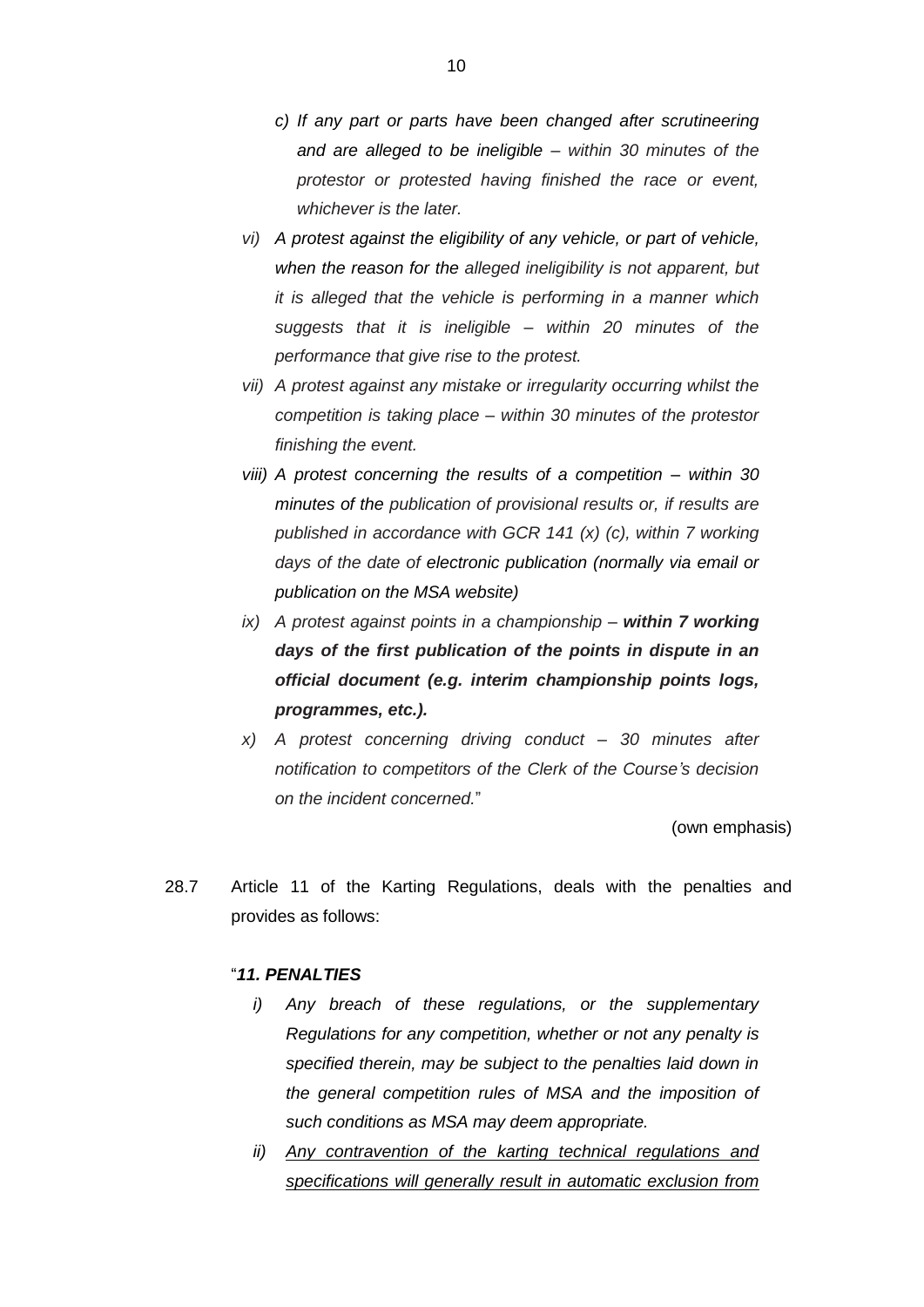*the relevant race (where appropriate) or the entire event. The only exception will be in instances where no advantage has been gained, in accordance with the provisions of GCR 176. Refer also to the provisions of Article 22 of the MSA Karting Regulations. Notwithstanding there having been no advantage gained, a competitor found using any component which is not compliant with the relevant engine or chassis, example exhaust, air box, and radiator and or carburattor specifications will be liable for automatic exclusion…*"

(own emphasis)

29. The specific karting penalties must be considered together with GCR 176 which deals with technical infringements and provides as follows:

#### *176. PENALTIES FOR TECHNICAL INFRINGEMENTS*

- *i*) Where a vehicle/machine is found not to comply with the *applicable technical regulations and specifications the following penalties will apply:*
	- *a) Where, at the sole discretion of the appointed Technical Consultant (or similar technical representative or body) no advantage has been gained – the competitor shall be fined an amount not less than R500. In the event of a dispute, any contravention of the technical regulations will be deemed to afford an advantage, until the contrary is proven.*
	- *b) Where advantage has been gained:*
		- *- the driver/rider concerned shall be excluded from the results of the event/race meeting concerned and may be precluded from participation in up to three further events/race meetings counting towards a similar championship or series, details of which must be stipulated by the Clerk of the Course. If the championship or series concerned has less than three rounds to run, the penalty may also be applied retrospectively (i.e. exclusion from previous events) to achieve the desired number of events.*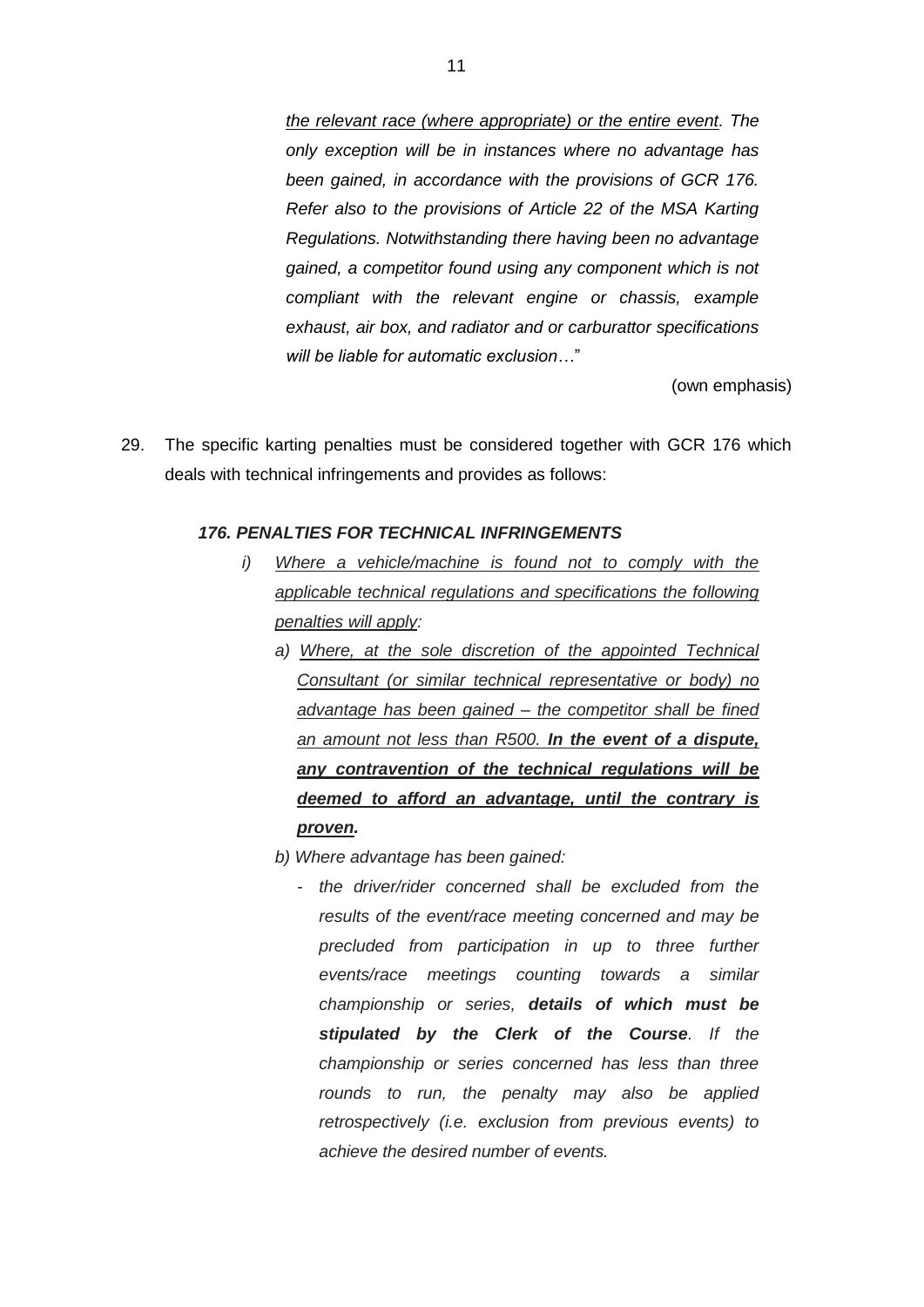- *- the entrant, if other than the driver/rider, may be fined an amount of up to R10 000.*
- *ii*) None of the above shall preclude MSA from taking further *action against an offending competitor and/or entrant, should such action be deemed warranted.*
- *iii) MSA reserves the right to publish the details of any noncompliance with the technical regulations and resultant penalties.*"

(own emphasis)

29.1 GCR 220 deals with hearings in general and provides as follows:

#### "*220. HEARINGS*

*… All parties concerned shall be given adequate (generally a minimum of 7 working days) notice of the hearing, and they shall be entitled to call witnesses…*

*The parties involved in the hearings are also entitled to call witnesses, including specialists or experts, but it is their responsibility to ensure their attendance. Where a technical matter is concerned, the Court shall consider the report of the scrutineers and recommendations of the MSA Technical Consultant (where applicable) and may not ignore these.*"

30. It is against the backdrop of these GCR's and Karting Regulations, that the merits must be considered.

#### **THE MERITS**

- 31. It is at the outset apposite to make some general observations as to the approach of parties to hearings before the NCA.
- 32. An Appellant is *dominus litus* and can present its case as it deems fit. The NCA in granting leave to appeal on specific grounds does not limit the NCA's ability to look at the matter *de novo*. It is not open for a party to therefore claim that it came to the NCA unprepared as the grounds upon which leave to appeal were granted, did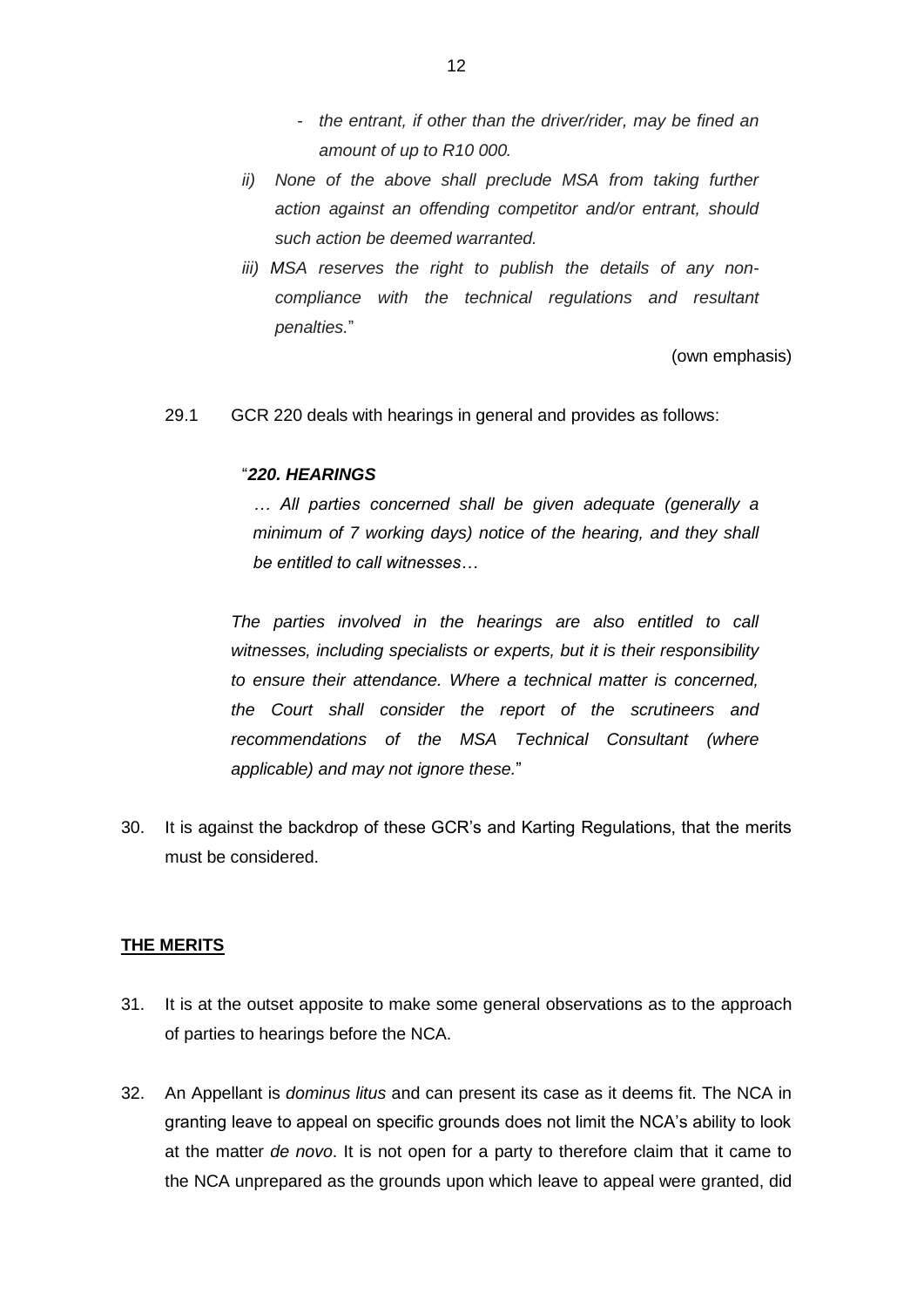not cover the sporting incident in its totality. The grounds of appeal always play itself off against the framework of the factual events which gave rise to a dispute and its ultimate elevation to the NCA.

- 33. GCR 208 viii) provides that all hearings and appeals are held *de novo*. That being said, there is a body of evidential material that is built up during the proceedings since an event / race incident, which are placed before the NCA through the appeal bundle. These documents, if not particularly challenged and placed in dispute, serve before a NCA informing it of the factual events which gave rise to the dispute. It is always open for a party to challenge any specific document or part thereof. In this instance, there was no material challenge to most of the factual events, hence Mr Kemp initially commenced the matter by addressing the NCA as to the appeal merits. A NCA is not a court of law and whilst a certain decorum is followed, it is not expected of an Appellant to prove, for example, the protest, the hearings of Stewards, etc.
- 34. The onus is on the Appellant to advance evidence / admissions as to why his appeal should succeed. To this end, the Appellant is in total control of its appeal and interested parties can raise issues which are relevant to the appeal grounds.
- 35. The grounds of appeal were clearly defined by the Appellant. A reading of it indicates that it traverses whether the modifications were in breach of the karting regulations and if so, whether the protest was brought out of time and was admissible. Following the outcome of those enquiries, the COA was challenged as to which penalties should be imposed and these remain in focus, before this NCA.
- 36. The following facts appears from the appeal bundle, as supplemented during the hearing:
	- 36.1 the protest of Mr Bishop was filed at 12h51 after race 1. The Stewards did not reject the protest that it was out of time. They indeed entertained it and at 14h31 announced their judgment;

(*see Appeal Bundle, Annexures A19 and A20*)

36.2 the modified parts were not presented as exhibits in the hearing before the NCA. Mr Bishop relied on a document marked as annexure "F" and which was provisionally indexed following the issue of Procedural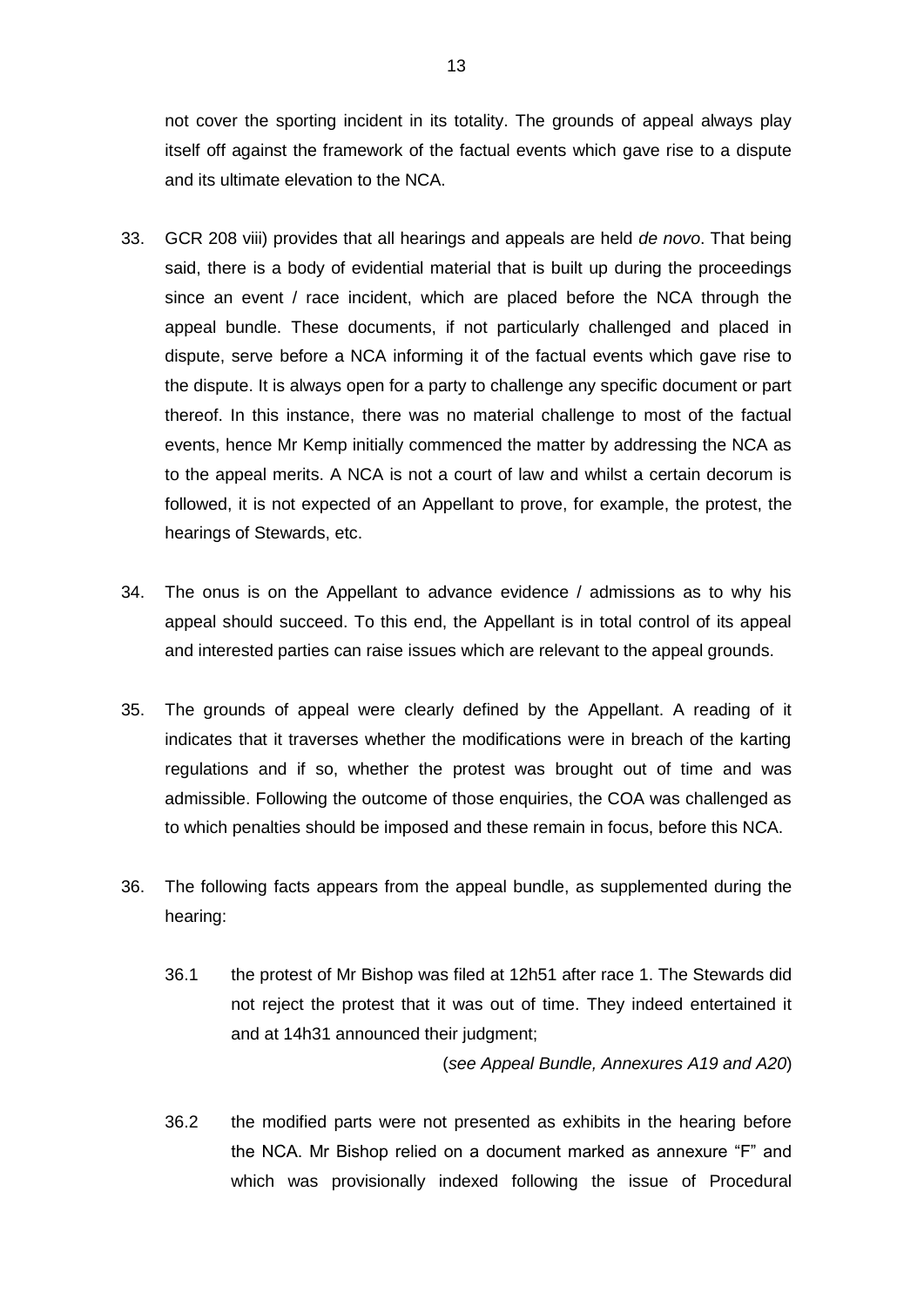Directive 1. Certain aspects of annexure "F", were clearly common cause and the parties agreed that certain photographs could be relied upon by this NCA:

- 36.2.1 annexure "F5" shows a modified side pod and sidebar compared to a standard side pod and sidebar. It can be seen from this photograph that a portion of the side pod on the left-hand side is cut away and a metal extension upon which the side pod rests (the sidebar), is also cut away;
- 36.2.2 annexures "F11" and "F12" shows the bumper mount in question. A bumper mount is used to fit the rear bumper to the kart. The metal mount was replaced by Competitor Dolinschek and the bumper was rubber mounted;
- 36.3 the parties agreed that whilst the photographs reflected in annexure "F" were not taken of kart 17, that the modifications to the kart of Competitor Dolinschek, were substantially similar to the ones shown in the photographs;
- 36.4 in essence, the modifications comprised:
	- 36.4.1 a cut away of a portion of the side pod;
	- 36.4.2 a cut away of a metal piece of the sidebar;
	- 36.4.3 an exclusion of the metal bracket which serves as a bumper mount.
- 37. Mr Dolinschek testified that:
	- 37.1 he has been involved in karting for approximately five years;
	- 37.2 he is the entrant of Competitor Dolinschek, who is ten years old;
	- 37.3 the reason why the modifications were made, was that the same chassis was previously used (during cross-examination, he conceded that this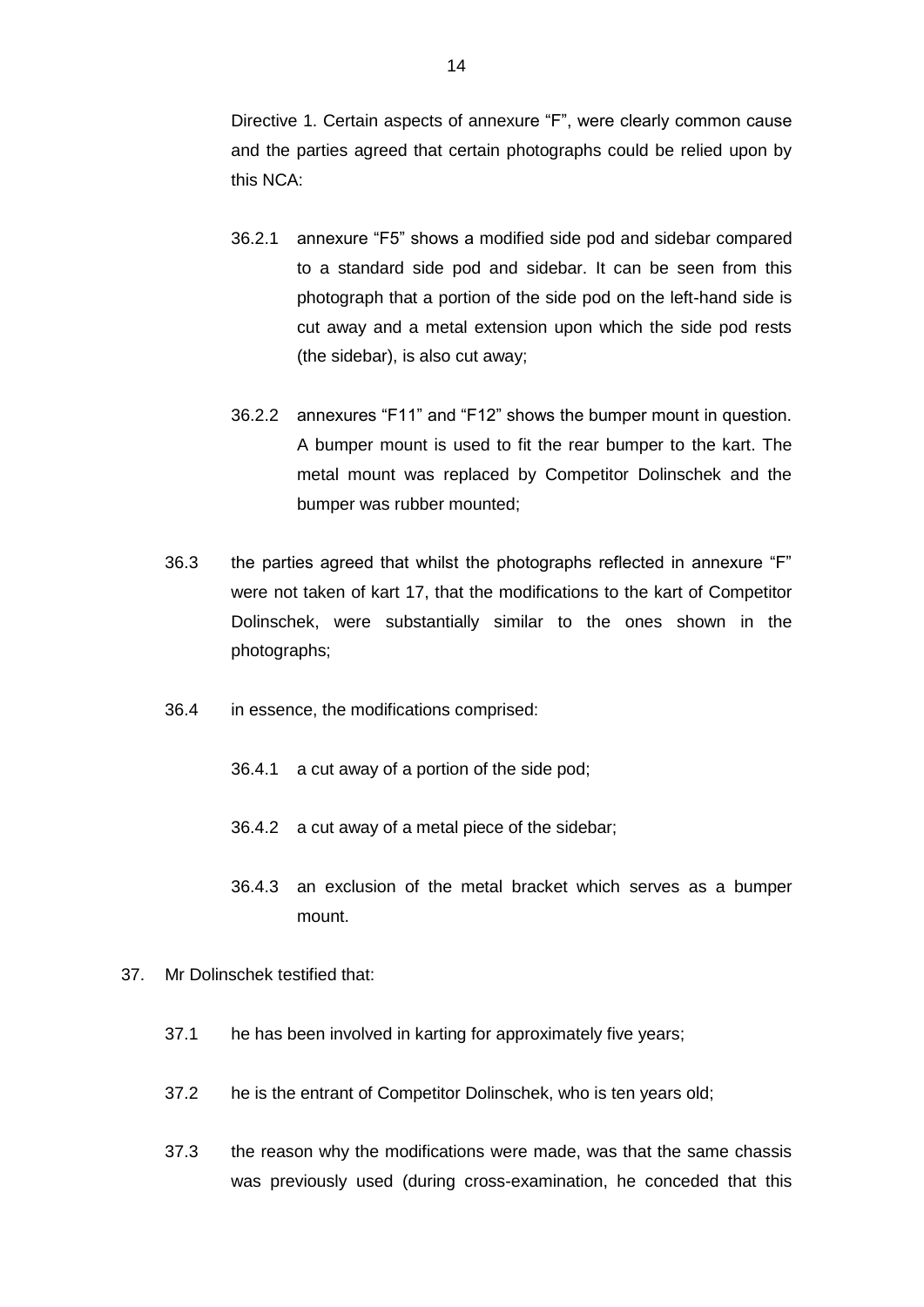happened in 2016) by his son in a 125 cc event. In cross-examination, he conceded that his son has not raced in 60 cc and 125 cc events on the same day, during the 2017 race season. He stated that it was possible to race in two classes by replacing the engine and it was put to him that whilst it was possible, it would not be practical to do that;

- 37.4 he gave little thought as to the modifications at the time, but conceded on a question by a Court member that he knew that the modifications were in breach of the Karting Regulations;
- 37.5 albeit reluctantly, he ultimately conceded that he was aware that the modifications used in kart 17 were illegal for use in the class;
- 37.6 the modifications were "*fixed*" before heat 2, albeit that he understood from the Technical Consultant, Mr Strydom, that it need only be corrected before the next race event, i.e. on a different date;
- 37.7 an affidavit of Mr Frank MacBeath which was not objected to by Mr North was submitted. The affidavit stated the following:

"*I, Frank MacBeath, hereby confirm 100%, that I gave Wally Dolinschek a new standard/uncut sidebar to fit onto Troy's kart on the 1st of April 2017 for use in the 2nd and 3rd heats – as there were none available to purchase at any of the kart parts suppliers on that day. I also confirm seeing him race with it.*"

- 37.8 Mr North did not object to this evidence through the submission of an affidavit. It is clear from Mr MacBeath's affidavit that he merely supplied a standard / uncut sidebar. No mention is made in the affidavit of the side pod and the bumper mount;
- 37.9 he introduced a statement from the Technical Consultant, Mr Strydom. The introduction of the document into evidence was objected to by Mr North, but the contents of the statement cannot be ignored. It indeed states the following:

"*I, Wynand Strydom, hereby confirm having seen Kart No. 17 of*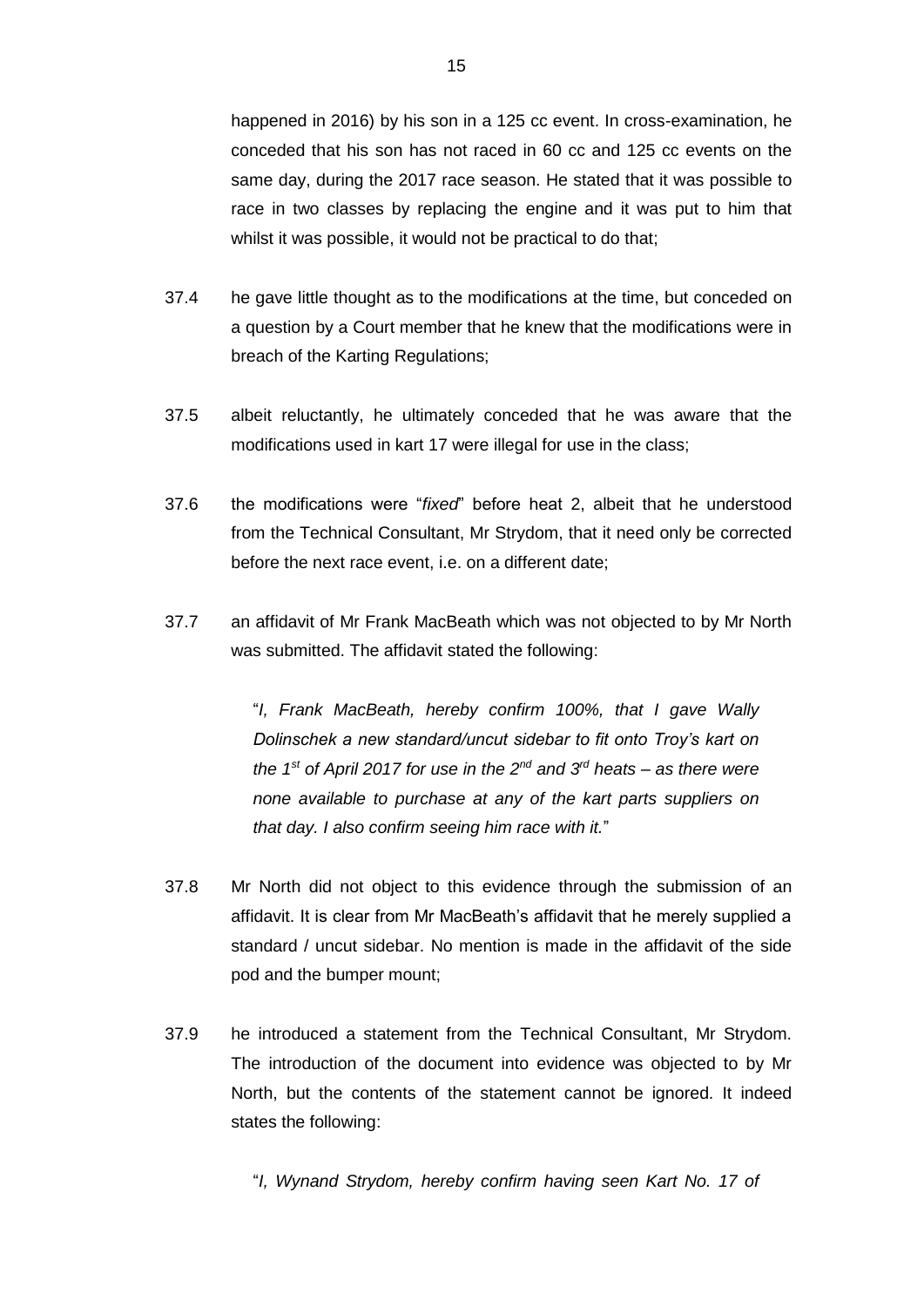*I confirm this, as he passed the scrutineering point and pointed this out to me even though he was only asked to change parts at that time, for the following meeting.*"

(own emphasis)

- 37.10 when confronted during cross-examination that the modification to kart 17 was limited to the sidebar referred to by Mr MacBeath, he conceded that the side pod and the bumper mounts were not replaced;
- 37.11 there is a direct conflict between the version of Mr Dolinschek and Mr Strydom as to whether the modification was "*fixed*". According to Mr Strydom, "*the correct parts, bumper brackets, side bar and body work*", were corrected. During the hearing, Mr Dolinschek did not support this version when it was pointed out to him that Mr MacBeath only offered a standard / un-cut sidebar;
- 37.12 as to the issue whether the modifications would have been apparent, Mr Dolinschek conceded that the modifications to the bumper and to the bumper mount, would not have been apparent. He maintained that the cut away from the side pod was apparent and that he did not hide it in any way. Indeed, the cut away portion was covered with pink duct tape which was obvious.
- 38. In considering the merits, it is important to emphasise that in race events, entrants and competitors are bound by the sporting codes and particularly regarding the eligibility of race vehicles:
	- 38.1 GCR 113 provides that entrants, competitors and drivers are bound by the sporting codes applicable to the events;

(*see GCR 113 ii)*)

38.2 in addition, these persons shall, before any competition, satisfy themselves as to the eligibility and safety of the vehicle;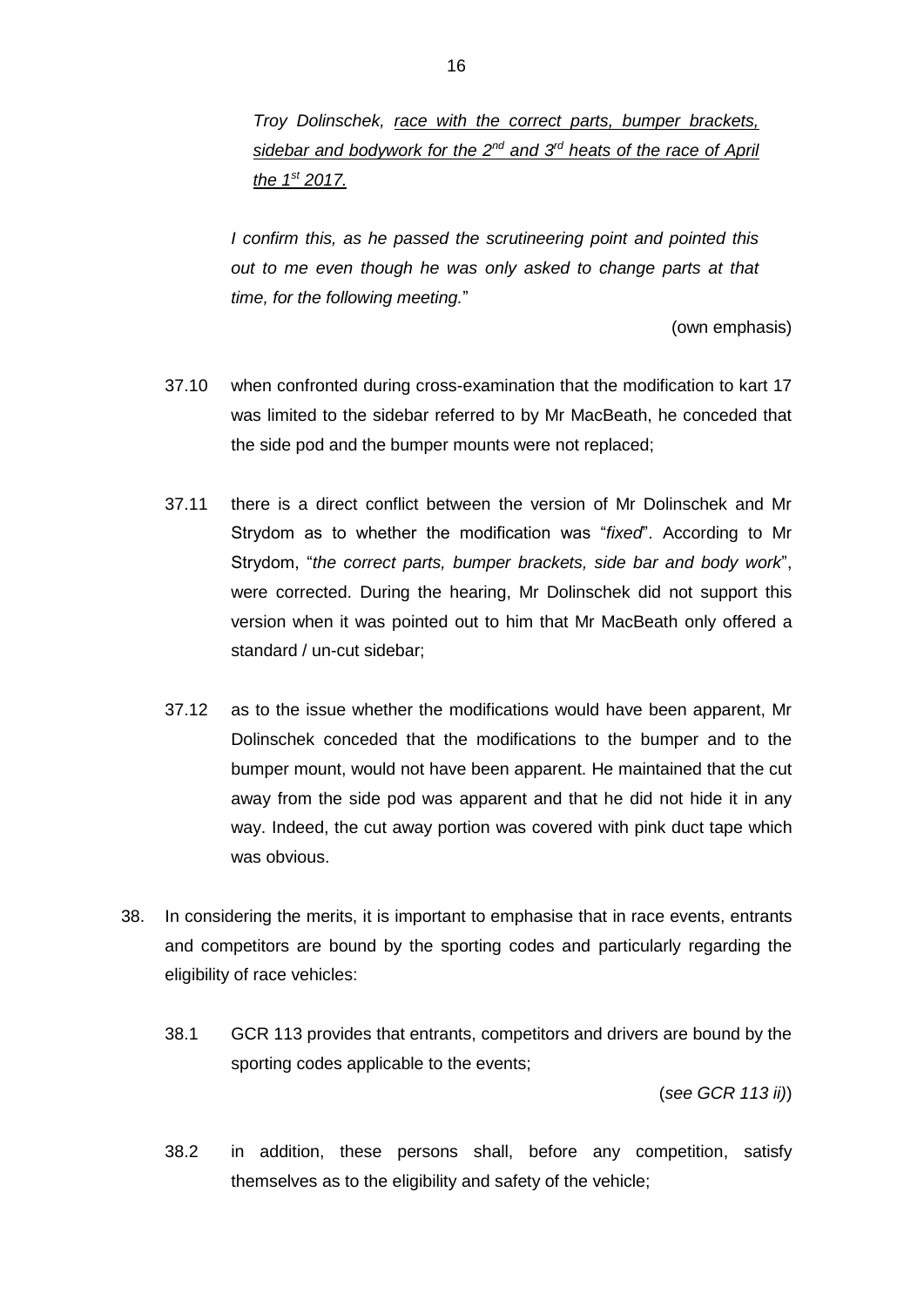38.3 in addition, these persons shall ensure that a vehicle is maintained in an eligible and safe condition throughout the competition.

(*see GCR 113 v)*)

#### *Were there modifications to kart 17?*

- 39. Based on the evidence before this NCA, the Appellant conceded that the three modifications were present on kart 17. The Appellant is the entrant of his 10-yearold son and as such he should and must have been aware of the provisions of the GCR's and the Karting Regulations, prohibiting modifications. Karting is an extremely basic form of racing in which entrants largely make use of homologised equipment.
- 40. Modifications are generally not allowed and the karts must be raced as supplied. This much appears from Section J 23.1 (e) and J 23.12 (a) and (c) which are clear in their ambit. Bumpers and sidebars have a protective measure for rear and side protection. The side bumpers and side-pods therefore have safety feature criteria which cannot be impacted on through modifications.
- 41. There was an attempt to convince this NCA that the issue by MSA of Circular 13 of 2017 on 27 June 2017 can be relied on for the benefit of the Appellant that the Karting Regulations were not clear as to the specifications for the karts. The Circular was issued post the event incident on 1 April 2017 and the inference that the mere issue of the Circular should be interpreted by the NCA that there was not sufficient clarity in the original regulations to competitors, does not persuade this NCA. In any event, Mr Dolinschek conceded that he knew that the modifications were in breach of the Karting Regulations.
- 42. This NCA accordingly finds that there were three modifications made to the kart, being:
	- 42.1 a cut away of a portion of the side pod;
	- 42.2 a cut away of a metal piece of the sidebar;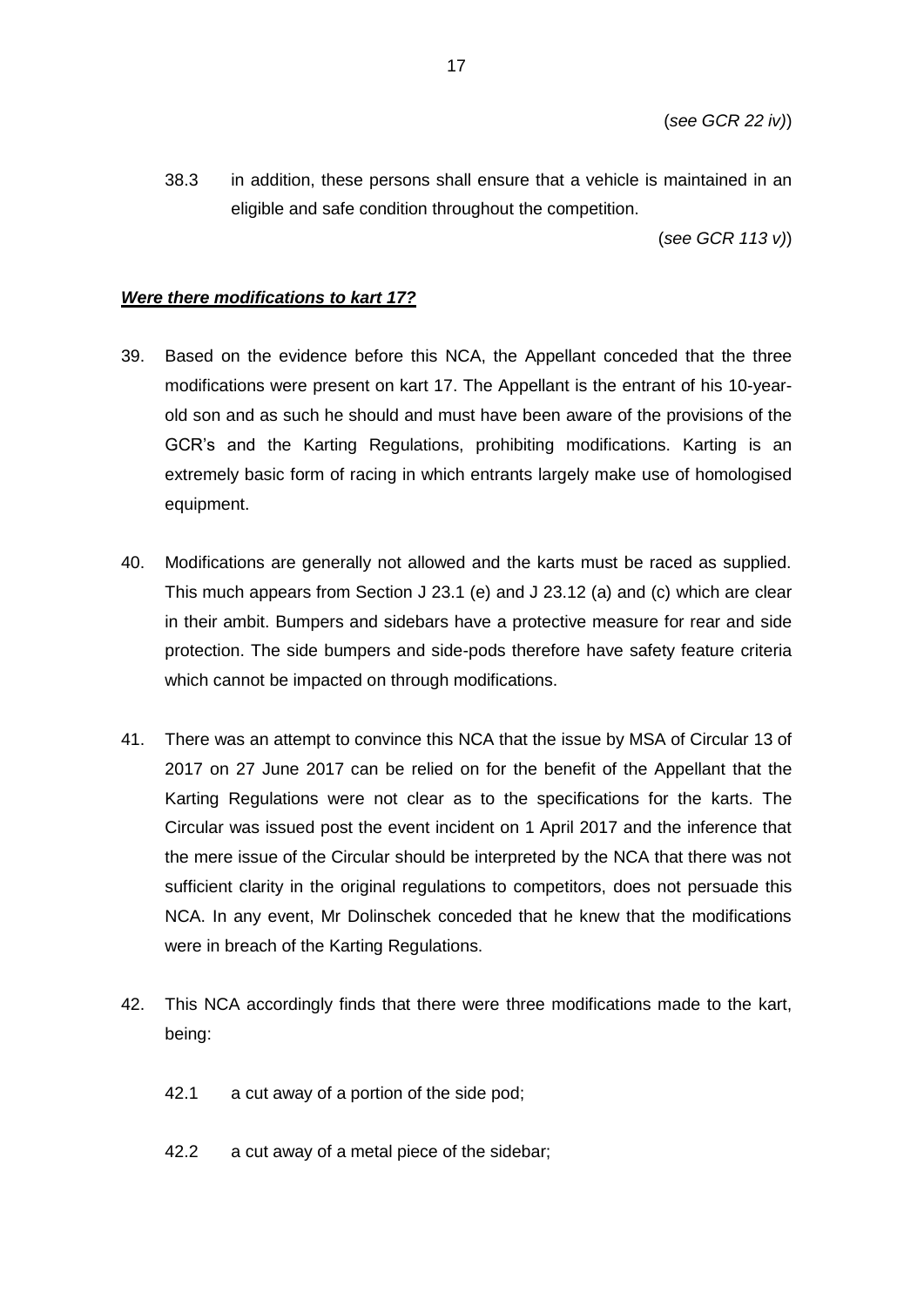42.3 an exclusion of the metal bracket which serves as a bumper mount.

## *Was the protest out of time?*

- 43. The Appellant contended that the protest of Mr Bishop was out of time. The Appellant claims that a protest could have been filed after scrutineering of kart 17.
- 44. The time limit for protests is designed to ensure that protests are dealt with speedily and that disputes do not linger on without adjudication. The time limits for protests provide for different types of protests and broadly distinguish between apparent protests regarding eligibility and those which are not apparent.
- 45. The Appellant has not made out a case, nor advanced any evidence that a competitor must be present when the scrutineering of other karts take place. There is no policing obligation on a competitor to be present when other karts are inspected.
- 46. The Appellant's case in this regard is merely that, as scrutineering was completed, Mr Bishop should have known about the modifications. This argument is not persuasive.
- 47. There is no dispute between the parties that upon completing race 1, the protest was filed and the scrutineers adjudicated the matter as referred to above. The Stewards at the time made no finding that the protest was out of time and there is no evidential ground to find in favour of Mr Dolinschek in this regard.
- 48. This NCA accordingly finds that the protest was not out of time and that the protest complied with GCR 200 v) b).

## *Did Mr Dolinschek repair the modifications after race 1?*

49. As to the issue whether kart 17 only raced with the modifications during race 1, it is patently obvious that the evidence of Mr Strydom is clearly incorrect. He claims that all three modified parts were replaced. The Appellant states that only one of the parts was corrected. This ground of appeal must therefore fail on the basis of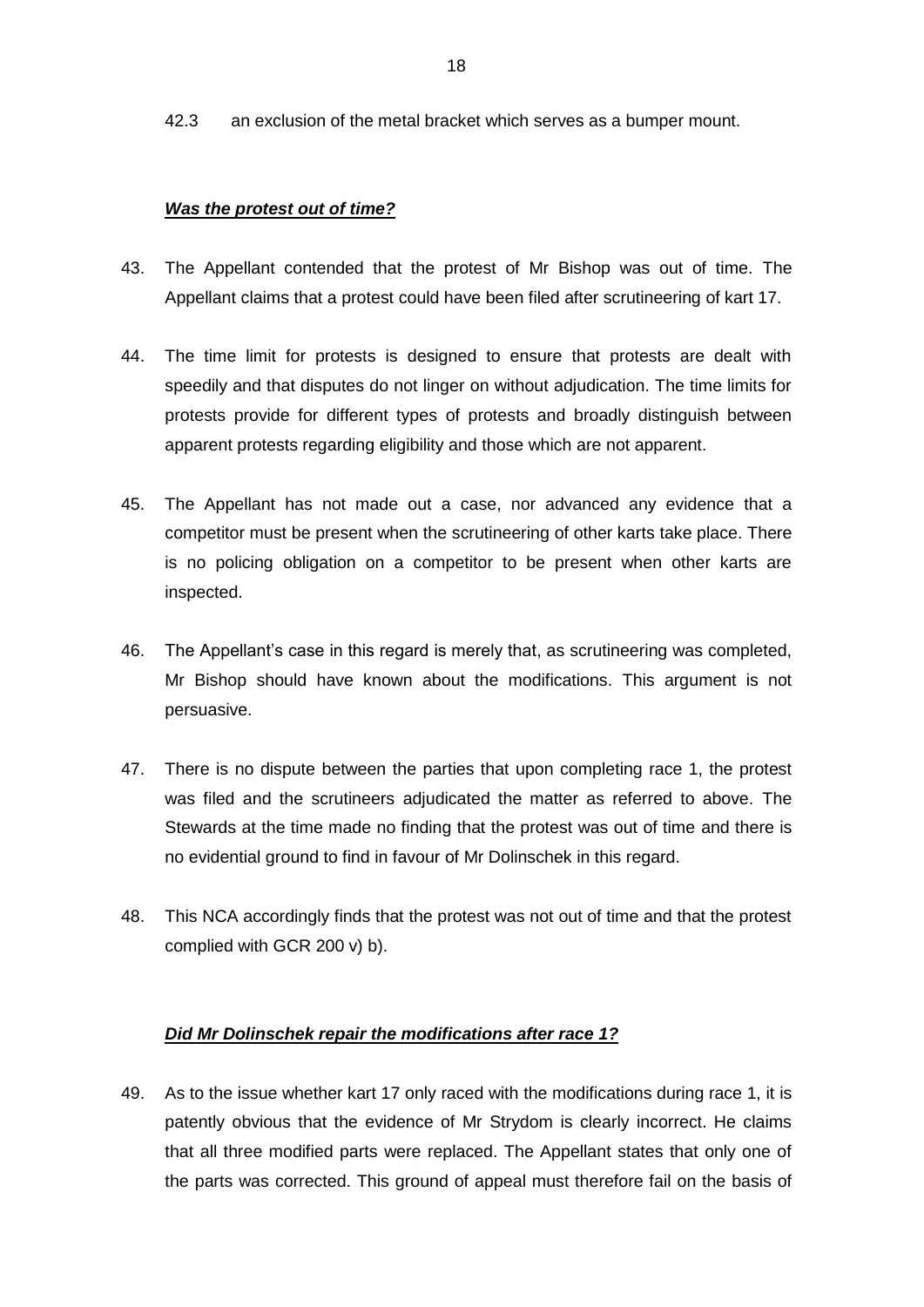conflicting versions in which the Appellant produced the evidence himself.

50. The evidence produced before this NCA brings into disrepute the third ground of appeal in which the Appellant claimed:

> "*that COA 432 erred in finding that kart 17 was in breach of all three races of the event where evidence showed that the transgressions were only related to the first race of the event.*"

> > (own emphasis)

51. Accordingly, as to the ground of appeal that COA 432 erred that the noncompliance was not in respect of all three races, this ground must likewise fail as a result of the conflict of evidence between Mr Strydom and the Appellant, the Appellant conceding that two of the items were not corrected after race 1.

### *Was there any advantage gained by the modifications?*

- 52. It is the case of Mr Bishop as defined in the protest that the modifications also resulted in a weight reduction of the kart. This has not been challenged during the proceedings, by the Appellant with any counter-evidence. The Appellant relies exclusively on an interpretative issue of the GCR's to argue that there was no advantage gained by the modifications as detailed below insofar as Mr Strydom opined that there was no advantage gained.
- 53. GCR 176 provides that in the event of a dispute regarding a technical infringement, the technical infringement will be deemed to afford an advantage until the contrary is proven. There is sound logic in this provision. It is for the offender to then show that the technical infringement did not result in an advantage. It cannot be expected that a fellow competitor must produce evidence that there was an advantage gained by the modification. Motorsport does not work like this. There are Technical Regulations and Specifications that need to be complied with and if there is a breach and a dispute as to whether the breach afforded an advantage, the offender must prove that there was no advantage.
- 54. Mr Kemp contends that the opinion of Mr Strydom that there was no advantage gained, together therewith that COA 432 agreed with this, are sufficient for the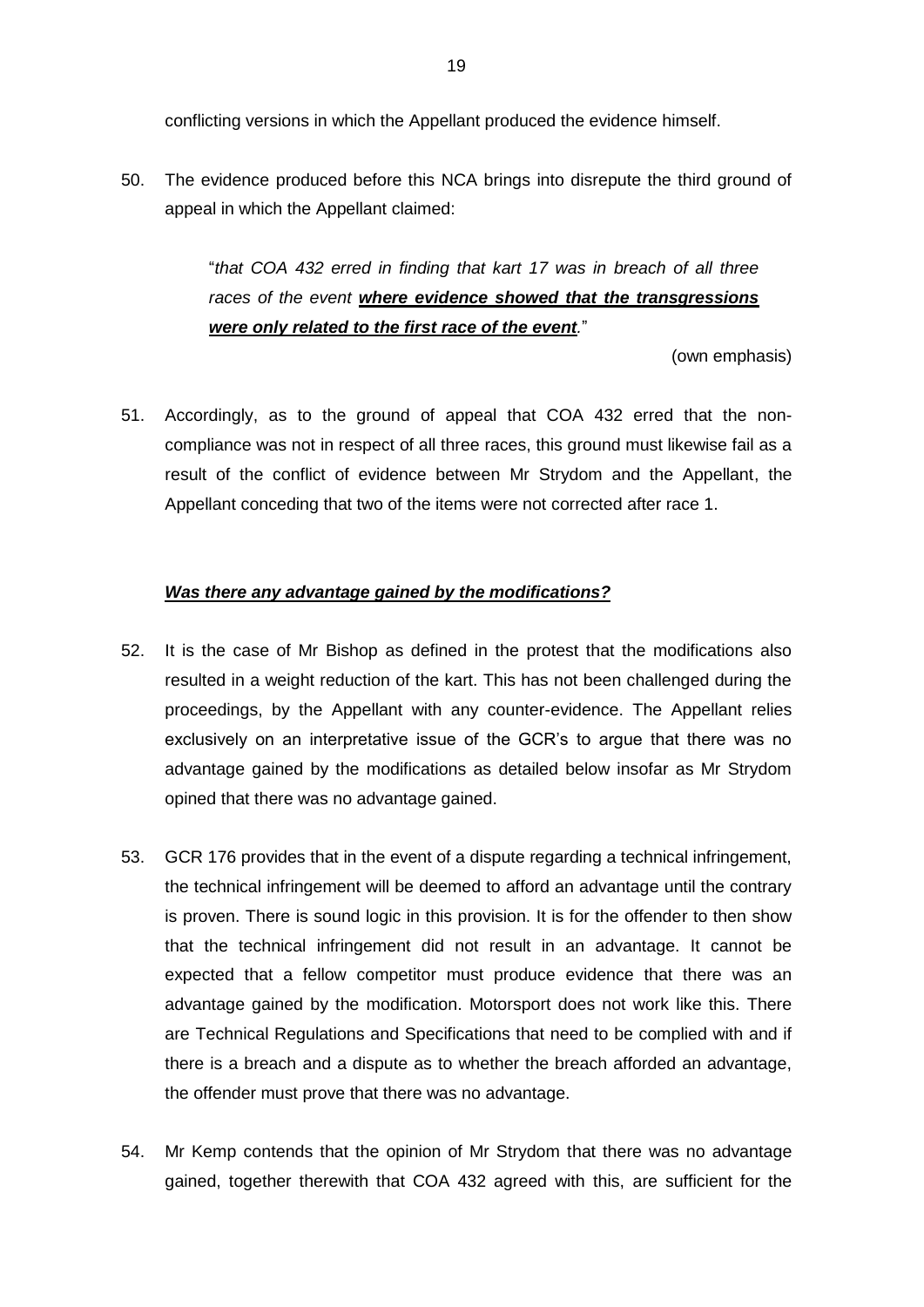Appellant to discharge the onus provided for in GCR 176 i) a). This interpretation he submits (as fortified through the provisions of GCR 220 that provides that the Technical Consultant's recommendations may not be ignored) should compel us to find that there was no advantage gained. Mr Bishop, to the contrary contends that the Appellant cannot reasonably argue that he did not anticipate a need to deal with whether he obtained an advantage from his admitted breach of the regulations.

- 55. It is clear from the protest that Mr Bishop disputed the eligibility of kart 17 and immediately claimed that an advantage was gained as a result of the infringements. The moment that there is a dispute in this regard, the offending competitor will need to establish and discharge the onus that no advantage could be gained. We are not certain as to what was produced to Mr Strydom to have reached the conclusion. Mr Strydom's finding in this regard must be tested. Unfortunately, there is absolutely no evidence either in the findings of Mr Strydom, from the record of COA 432, or presented during this hearing. The Appellant failed to produce any evidence before this NCA and confined his submission relying on the opinion of Mr Strydom and the findings of COA 432. The Appellant could easily have called Mr Strydom to testify on this aspect. The Appellant neither called Mr Strydom, nor advanced any factual aspect to discharge the onus.
- 56. Upon a reading of GCR 176 it cannot mean that the Technical Consultant's decision can never be disputed by anyone. That much the GCR does not say. To allow the Technical Consultant a final decision on this aspect will result in absurdity and chaos in motorsport as it can never be challenged. His view must be able to be considered by disputing parties and ultimately the structures of MSA must be able to consider whether the Technical Consultant's view is correct or not. It is only logical that when an offending competitor has breached the Technical Regulations and Specifications, that the onus will be on him to prove that no benefit was gained when there is a dispute as to the consequences of the Technical Regulations and Specifications breach. GCR 220 merely provides that the recommendations of a Technical Consultant "*may not be ignored*". The GCR does not say that it must be followed in all instances.
- 57. This NCA finds that the appeal on this ground, therefore also fails.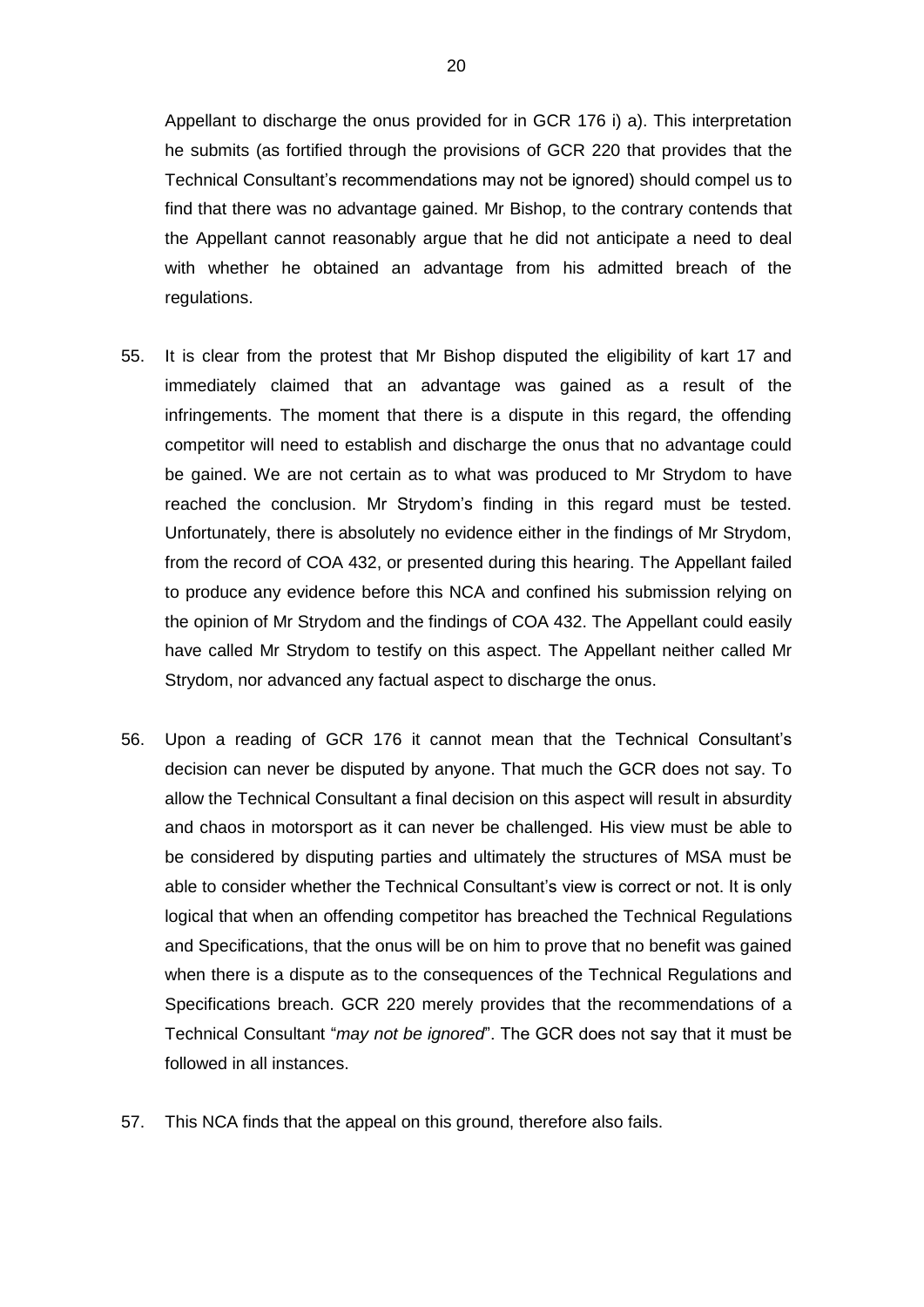### **PENALTIES**

- 58. COA 432 imposed a fine of R500.00 on Competitor Dolinschek, in terms of GCR 176 and excluded him for the entire event on 1 April 2017.
- 59. Competitor Dolinschek is a minor and there is no evidence that he was personally involved in the modifications. We are of the view that fine in the amount of R500.00 and his exclusion from the entire event on 1 April 2017 are suitable penalties for him in the circumstances.
- 60. COA 432 did not impose any penalty on Mr Dolinschek, as the entrant.
- 61. It is of the utmost importance that there is fair play amongst karting competitors and that the rules of the game are followed by entrants and competitors. The seriousness of a non-compliance with the Technical Regulations and Specifications, is clear from the GCR's. It provides for automatic exclusion from the relevant race or the entire event.
- 62. GCR 176 i) b) specifically provides that where the entrant is someone other than the driver, such a person may be fined an amount of up to R10 000.00. There is a heavy duty on an entrant to ensure compliance with the GCR's. It is in the hand of an entrant (who is a major) to ensure that there is compliance with the Technical Regulations and Specifications.
- 63. From the evidence before us, it is clear that Mr Dolinschek breached the Technical Regulations and Specifications in flagrant disregard through the modifications.
- 64. The modifications made by Mr Dolinschek had the consequence that the matter was litigated through all the structures of MSA. It is important to emphasise that it was only in this NCA that Mr Dolinschek conceded that two of the modifications were not corrected for the second and third races.
- 65. The consequence of the modifications is obvious in this matter. A substantial time and effort was wasted by parties in filing protests, attending meetings of the Stewards and following the process ultimately to this NCA. It must always be borne in mind that whilst motorsport is unique in providing different platforms for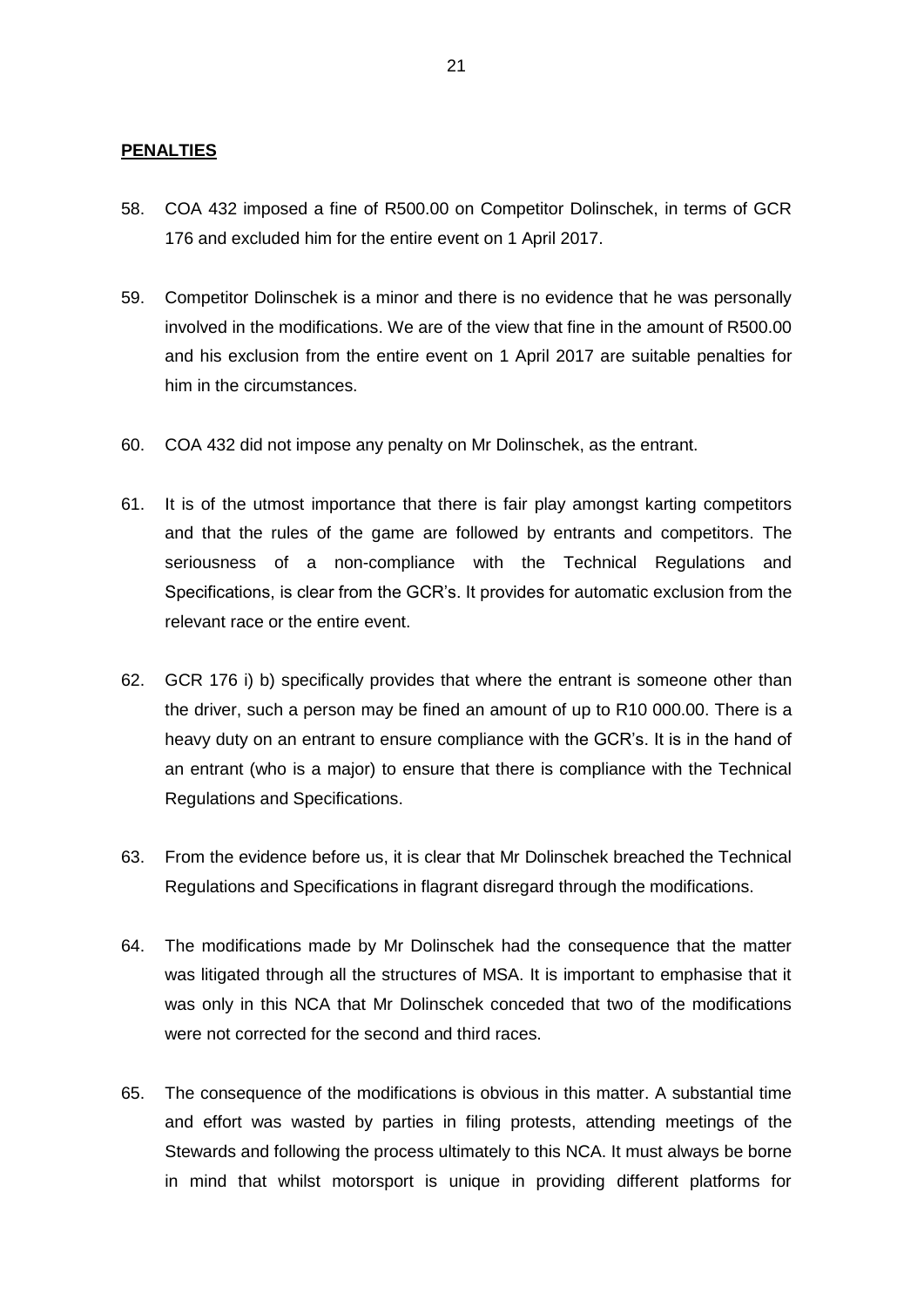competitors to file protests and seek adjudication of disputes, the tribunals are generally manned by officials who do their work without any, or for little, remuneration for the love of the sport. The wasted efforts as a result of the modifications resulted in:

- 65.1 the need for a protest by Mr Bishop;
- 65.2 the need for a meeting of Stewards;
- 65.3 an application for leave to appeal by Mr Bishop;
- 65.4 constituting COA 432 and the hearing;
- 65.5 leave to appeal to this NCA;
- 65.6 the appearance of multiple parties at the NCA with legal representation by two parties.
- 66. We are of the view that the entrant is directly responsible for the technical infringement and that he should be penalised with a fine. In consequence, a fine of R10 000.00 is imposed on the entrant, Mr Dolinschek.

## **FINDINGS**

- 67. The NCA finds that:
	- 67.1 the appeal is dismissed;
	- 67.2 Competitor Dolinschek is fined an amount of R500.00 and he is excluded from the entire event on 1 April 2017;
	- 67.3 Mr Dolinschek, in his capacity as the entrant of kart 17, is fined an amount of R10 000.00 for entering the kart in breach of the 2017 Karting Regulations Sections J 23.1 (e), J 23.12 (a) and J 23.12 (c).